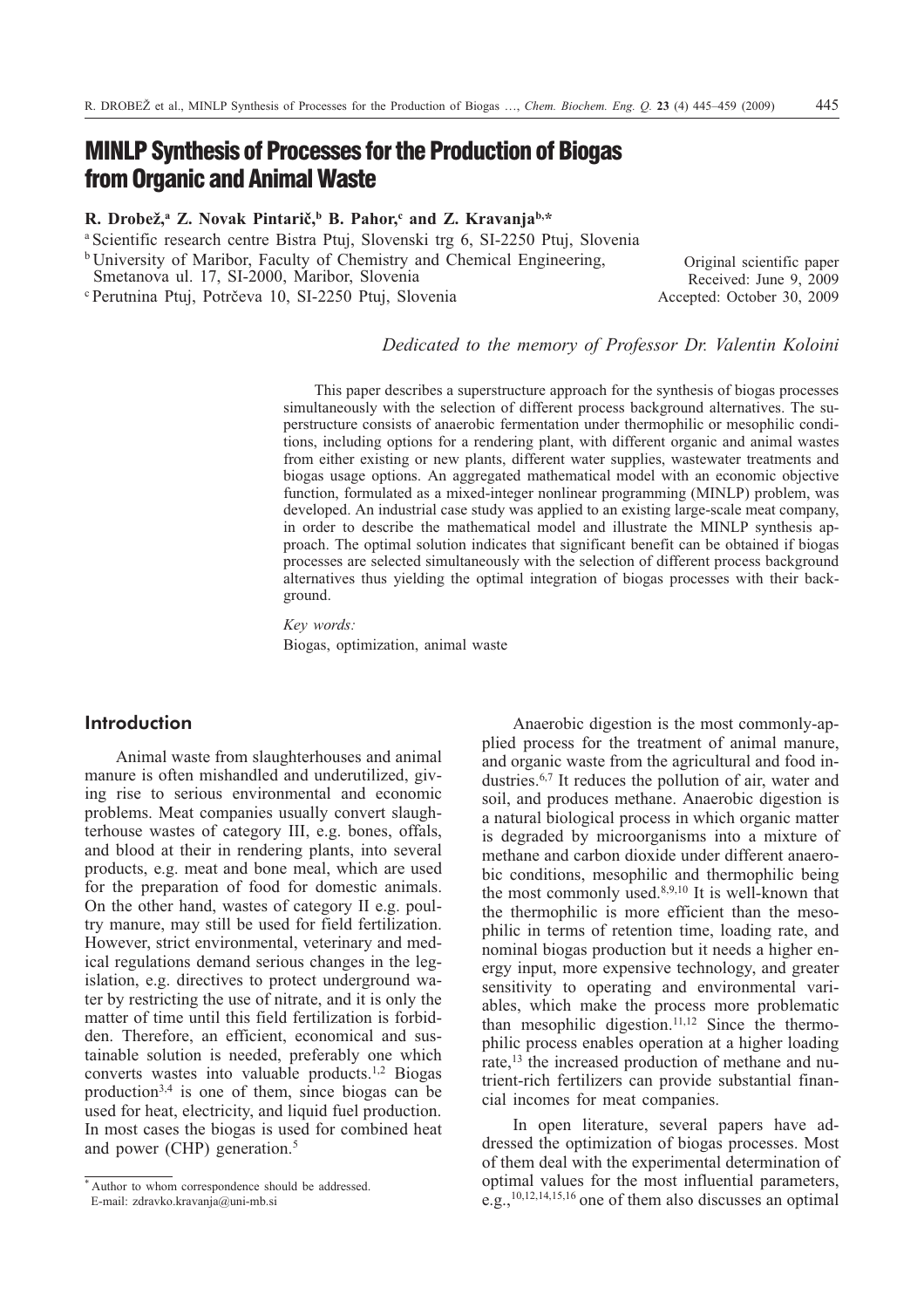reactor configuration design.10 Among the remaining papers, different simulation models are presented for the performance prediction and optimization of biogas plants, $17,18$  including an energy balance model for the dynamic calculation of energy production<sup>19</sup> and an investment cost correlation model.18 Gielen *et al.*<sup>20</sup> also addressed the modelling and optimization of biomass policies for  $CO<sub>2</sub>$ emission reduction. However, to our knowledge, almost no model has been developed so far for the selection of optimal biogas processes, especially when considering different organic and animal wastes and different process background alternatives.

The goal of this research was the development of such a mathematical programming model in aggregated form, for an optimal synthesis of biogas processes. Due to the presence of discrete and continuous decisions, the superstructure approach to the synthesis was systematically applied. It consists of three steps:

a) definition of the superstructure, comprised of various process and process background alternatives,

b) development of a mixed-integer model formulation for the defined superstructure, and

c) solution of the developed mixed-integer nonlinear programming (MINLP) problem.21,22,23

The paper is organized as follows: A more general biogas superstructure and a more detailed superstructure, the latter being applied to an existing industrial case study, first introduced in Section 2. A mathematical model formulated as an MINLP problem is then presented in Section 3, for the preliminary selection of an optimal process for the utilization of animal and other bio-waste. The solution of the case study is presented and discussed in Section 4, followed by the conclusions in Section 5.

# **Biogas process superstructure**

Different alternatives can be embedded in the superstructure in order to compete for an optimal solution. Let us first consider a more general superstructure given, as in Fig. 1. It consists of different biogas processing options and different background alternatives by which organic waste can be converted into precious products. As for the biogas processing option, one can typically consider thermophilic or mesophilic processes while, for process background alternatives, there are different water supplies, wastewater treatment, and other alternatives, e.g. waste can be taken from existing, new or reconstructed farms, water can be supplied either as freshwater or industrial wastewater, the produced biogas can be utilized, e.g. directly in a combined heat and power plant (CHP) or purified and used as vehicle fuel. In addition, different



Fig. 1 – *A more general superstructure of animal and other bio-waste utilization*

by-products from organic waste utilization, such as meat and bone meal, can be produced and sold as food for domestic animals. According to the superstructure, the wastewater from biogas production can be re-used during the same production process, after purification by different treatment units. As a by-product from these treatments, liquid organic fertilizer can be produced by which minerals and other components can be recycled back to the fields in order to complete the cycle.

Based on the described more general superstructure a more specific superstructure, applied to an existing large-scale meat company, is derived (Fig. 2). The aim is to obtain an answer to several questions and dilemmas important for the management of the company:

a) What is the optimal choice for the processing of animal manure and organic waste from the food industry: biogas production by anaerobic fermentation at mesophilic or thermophilic condition, with or without a combination of the rendering plant?

b) According to long-term market trends, the price of pig meat is decreasing whilst poultry meat is increasing. So, what is the optimal choice for the meat company? Should they reconstruct the existing pig farm and continue with pork meat production or adapt it and start producing poultry as the company's main activity?

c) If an existing pig farm is adapted, it will be necessary to provide an additional water source to fulfill all the production requirements. Water demands can be satisfied by freshwater from a local well or from the meat industry as an industrial wastewater. In addition, the industrial wastewater can be transported by cisterns or a pressurized sewage pipeline. Although the second option is sustain-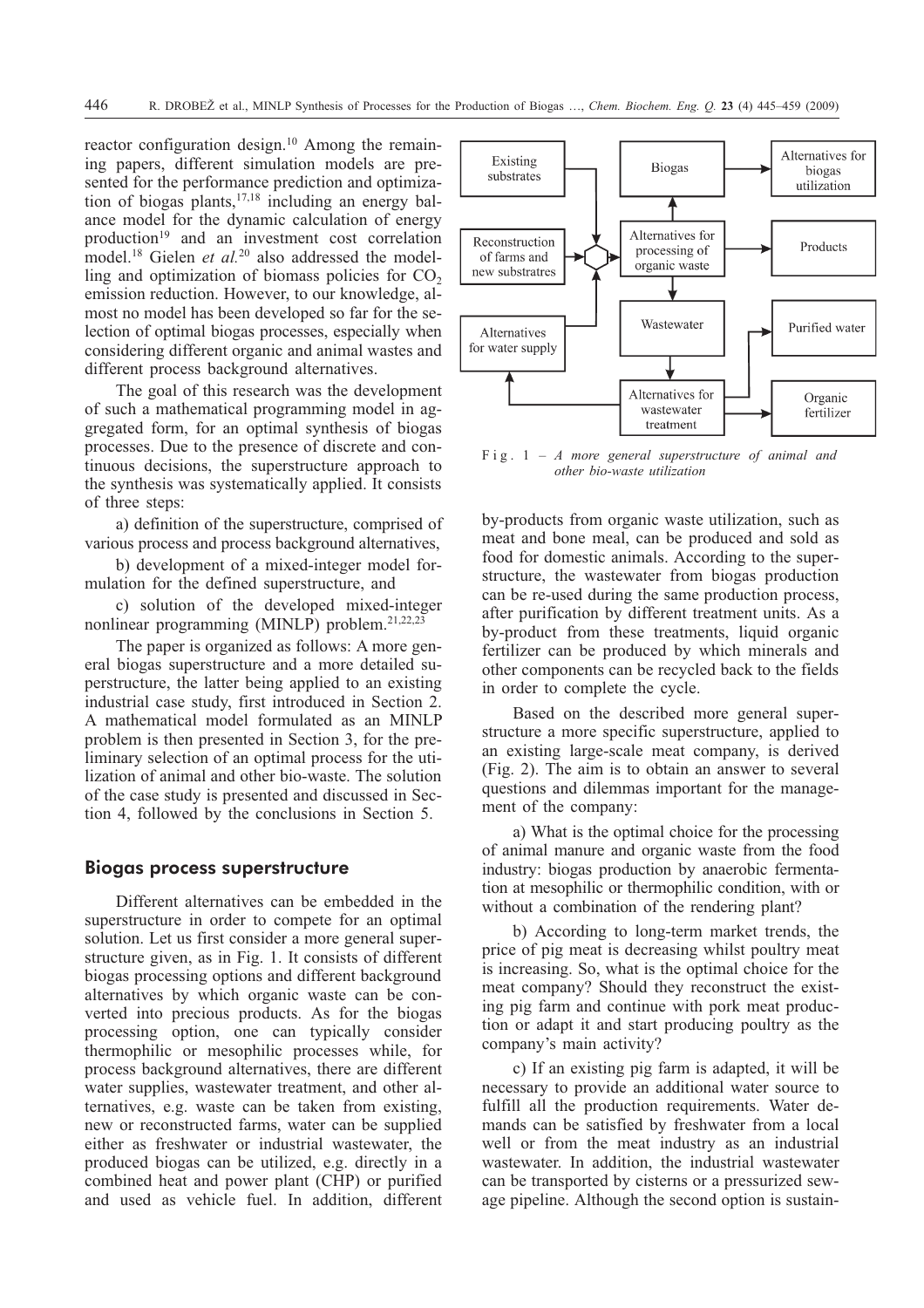

Fig. 2 – *Superstructure for selecting the optimal processing system for the industrial case study*

able from the environmental point of view, it may not satisfy the economical criteria. It should be noted, that since the freshwater source is located near a potential location for a biogas production plant, the pumping and transportation cost of freshwater may be low compared to the transportation cost of industrial wastewater.

d) Other alternatives are about the selection of appropriate wastewater treatment processes, depending on the water network type, which can be either open or closed. In the case of an open-circuit water system, the wastewater would be treated in a central treatment unit and, after purification, discharged into the environment. In the closed water system with technologies for re-using wastewater, the wastewater would be treated by ultrafiltation and reverse osmosis, and the purified wastewater permeate could be re-used during the biogas production process, while the concentrate could be sold as an organic fertilizer.

# **Aggregated mathematical model for selecting of an optimal biogas process**

The next step in the superstructure approach is the modelling of a given superstructure. Since, in our case, the more general superstructure of Fig. 1

is too general to be modelled, we have applied the modelling to the superstructure of an industrial case study (Fig. 2). The model is formulated as a mixed-integer nonlinear programming (MINLP) problem for the selection of an optimal process for processing animal and other bio-waste. It is formulated in an aggregated, compact form where the net present worth (NPW) is defined as an objective function with concave investment cost correlations, subject only to mass balances, simplified design equations and simplified performance relationships without reaction kinetics and time constraints. Also, detailed specifications and simultaneous heat integration between process and process background alternatives have not been taken into consideration. It is assumed that daily available quantities of substrates are given as mean values, constant over the whole year. Before presenting the model, let us first define the following sets and binary variables:

– Set *I* for the inlet substrates and water supply, defined in Table 1,  $I = \{1, ..., 25\}$ , and subsets:

 $-I_1$  for the slaughterhouse waste of category III,  $I_1 = \{4, \ldots, 11\},\$ 

 $-I_2$  for the inlet substrates from the pig farm,  $I_2 = \{1, 2, 3\},\$ 

 $-I_3$  for the potential inlet substrates from the new poultry farm,  $I_3 = \{12, ..., 16\}$ ,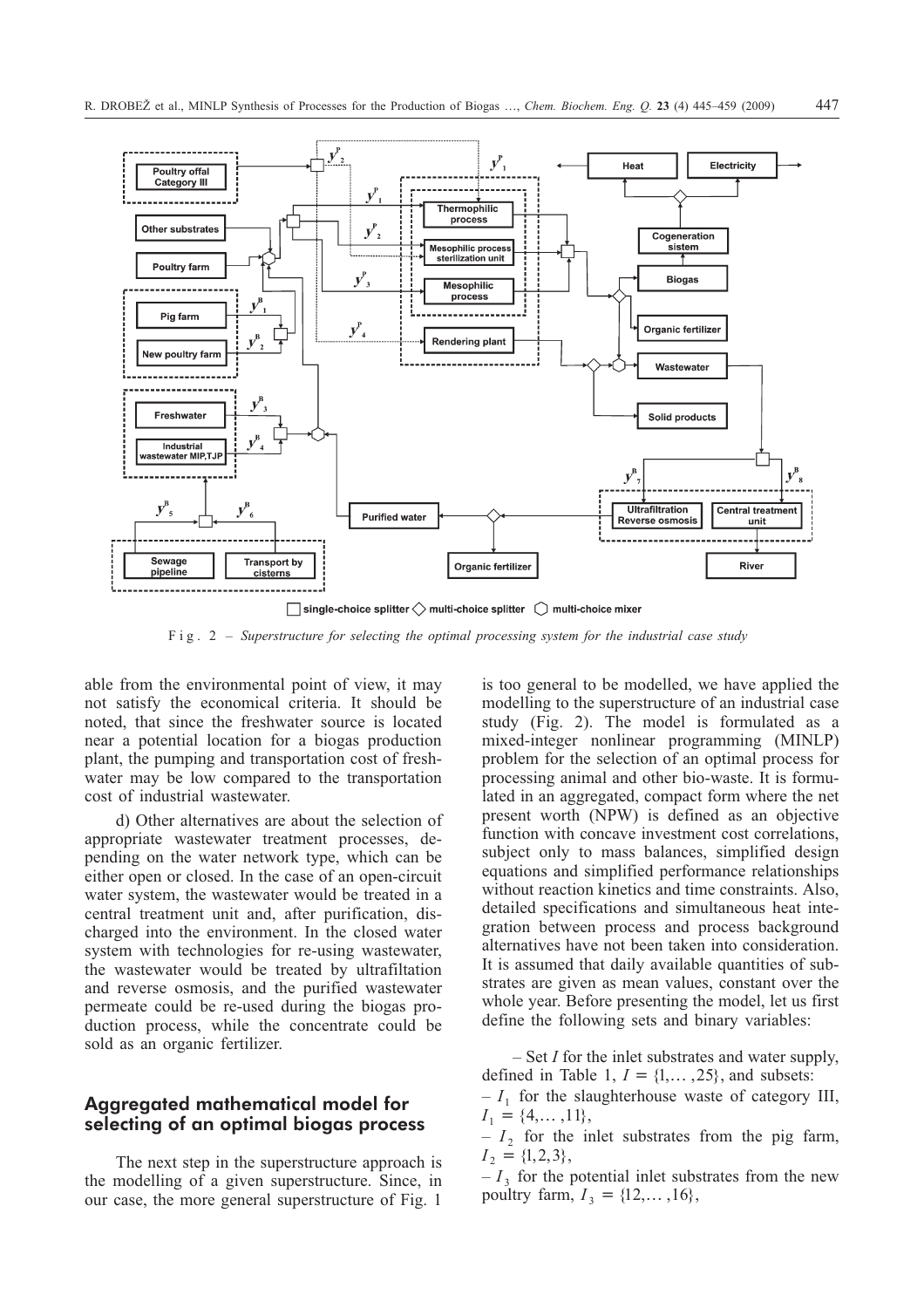$-I_4$  for the freshwater,  $I_4 = \{16\},\$ 

 $-I_5$  for the industrial wastewater,  $I_5 = \{14, 15\}$ , and  $-I<sub>6</sub>$  for the substrates purchased on the market,  $I_6 = \{16, 23\}.$ 

– Set *K* for the solid product from the rendering plant,  $K = \{1, 2, 3\}$ :

 $1$  = meat meal,

- $2$  = animal fat,
- $3 =$  bone meal.

– Set *J* for the production processes,  $J = \{1, 2, 3, 4\}$ , and subsets:

 $-J_1$  for the anaerobic conversion process,  $J_1 = \{1, 2, 3\},\$ 

 $-J_2$  for the rendering plant,  $J_2 = \{4\}$ ,

 $-J<sub>3</sub>$  for processes which can utilized the slaughterhouse waste of category III,  $J_3 = \{1, 2, 4\}$ ; where:

 $1 =$  thermophilic process,

 $2$  = mesophilic process using a sterilization unit,

 $3 =$  the mesophilic process without a sterilization unit,

 $4$  = rendering plant.

– Set *L* for the remaining background alternatives,  $L = \{1, ..., 8\}$ , and subsets:

 $-L_1$  for alternatives which need some additional investment,  $L_1 = \{1, 2, 5, 7\},\$ 

 $-L_2$  for an existing pig farm,  $L_2 = \{1\}$ ,

–  $L_3$  for a new poultry farm,  $L_3 = \{2\}$ ,

 $-L_4$  for water supply as freshwater,  $L_4 = \{3\},\$ 

 $-L<sub>5</sub>$  for water supply as industrial wastewater,  $L_5 = \{4\},\$ 

 $-L_6$  for industrial wastewater transportation alternatives,  $L_6 = \{5, 6\},\$ 

 $-L_7$  for wastewater treatment alternatives,  $L_7 = \{7, 8\},$ 

–  $L_8$  for a closed water system,  $L_8 = \{7\},\$ 

 $-L_9$  for an open water system  $L_9 = \{8\}$ ; where:

 $1 =$  the reconstruction of an existing pig farm.

 $2 =$  the adaptation of an existing pig farm to a new poultry farm,

 $3$  = water supply as freshwater,

 $4$  = water supply as industrial wastewater,

 $5 =$  transportation of industrial wastewater by a pressure sewage pipeline,

 $6$  = transportation of industrial wastewater by cisterns,

 $7 = a$  closed water system with ultrafiltration and reverse osmosis,

 $8 =$  an open water system with a central wastewater treatment unit.

Binary variables

 $- y_j^P$  binary variable for the selection of optimal production process *j*,

 $-y_l^{\rm B}$  binary variable for the selection of optimal remaining background alternative *l*.

### Mass balances and biogas production

# *Mass balances for biogas processes*

In the mass balance of biogas production, the sum of the mass flow-rates of substrates to process *j*, plus the sum of the mass flow-rates of the recirculated wastewater from the wastewater treatment unit, should be equal to the sum of the out-flowing mass flow-rate of biogas and residue from the process:

$$
\sum_{i \in I} q_{m_{i,j}} + \sum_{l \in L_8} q_{m_{j,l}}^{\text{RWW}} = q_{v_j}^{\text{BG}} \cdot \rho^{\text{BG}} + q_{m_j}^{\text{R}}, \quad \forall j \in J_1 \tag{1}
$$

where  $q_{m_{i,j}} / (kg \text{ } d^{-1})$  denotes the mass flow-rate of substrate *i* in process *j*,  $q_{m_{j,l}}^{\text{RWW}}$ /(kg d<sup>-1</sup>) the mass flow-rate of recirculated wastewater from the purification system *l* to process *j*,  $q_{v_j}^{\text{BG}}/(m^3 d^{-1})$ the volume flow-rate of biogas produced in process  $j$ ,  $\rho^{BG}/(kg \text{ m}^{-3})$  the density of the biogas, and  $q_{m_j}^R$ <sup>(</sup>(kg d<sup>-1</sup>) the mass flow-rate of the residue leaving process *j*.

The biogas volume flow-rate production is proportional to the mass flow-rate of substrate *i* to process *j*, and the mass fraction of VSS in substrate *i*:

$$
q_{v_j}^{\text{BG}} = f_j \cdot \left[ \sum_{i \in I} q_{m_{i,j}} \cdot w_i^{\text{VSS}} \cdot S_i^{\text{BG}} \right] \quad \forall j \in J_1 \quad (2)
$$

where  $f_i$  is the factor of biogas production for process *j*,  $w_i^{\text{VSS}}$  is the mass fraction of VSS in substrate *i* and  $S_i^{BG}/(m^3 \text{ kg}^{-1})$  is the specific biogas production from substrate *i* per unit of VSS, under standard conditions.

*Mass balance for the production of solid product in a rendering plant (* $j \in J_2$ *)* 

In the mass balance for the production of a solid product, the sum of mass flow-rates of substrates to the plant should be equal to the sum of out-flowing mass flow-rates of solid products  $(q_{m_{j,k}}^{\text{SP}})$ , and residue from the process:

$$
\sum_{i \in I} q_{m_{i,j}} = \sum_{k \in K} q_{m_{j,k}}^{SP} + q_{m_j}^{R} \quad \forall j \in J_2 \quad (3)
$$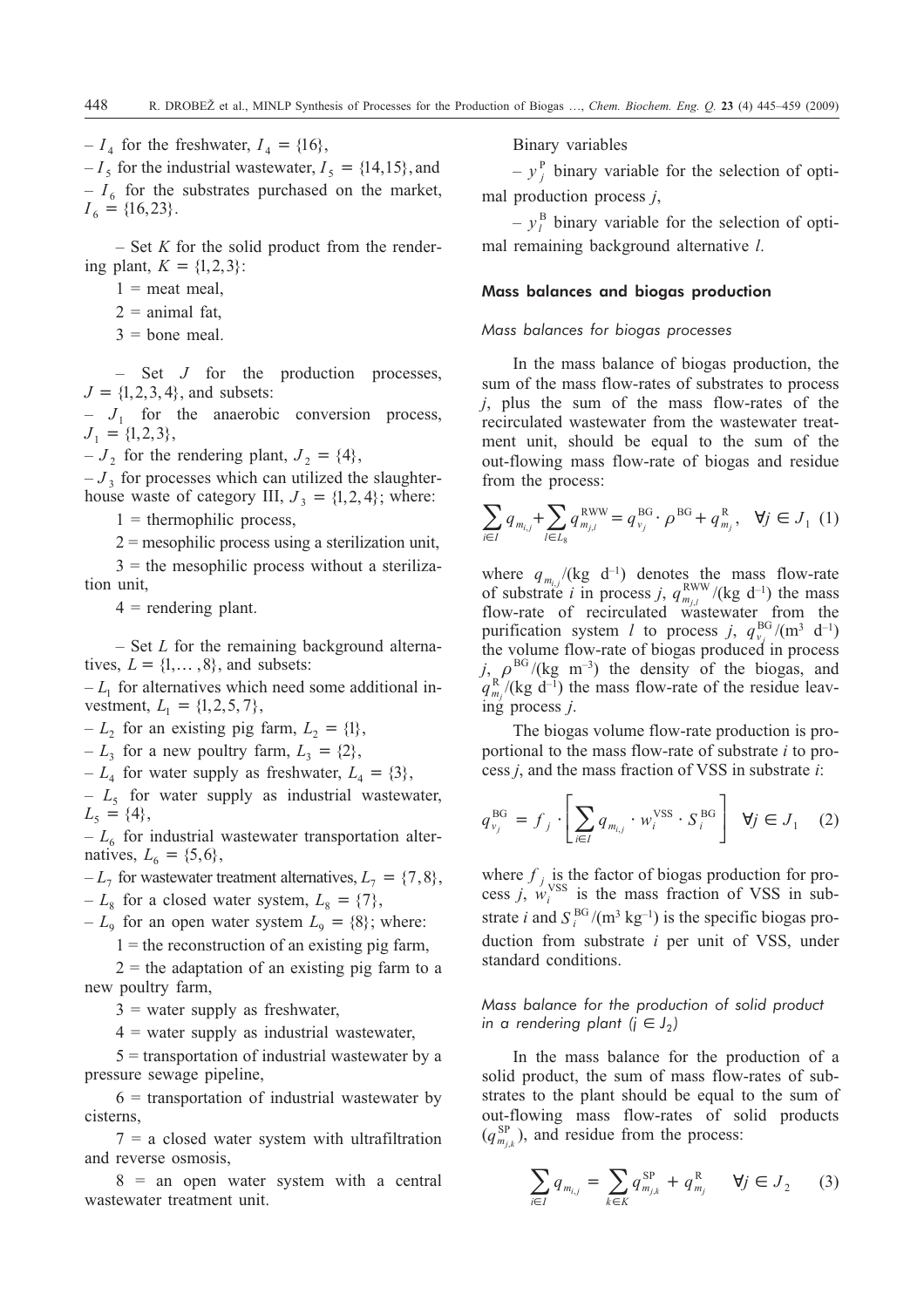where  $q_{m_{j,k}}^{\text{SP}}/(\text{kg d}^{-1})$  denotes the mass flow-rate of solid product *k* in process *j*.

The production of solid product *k* by process *j*  $(q_{m_{j,k}}^{\text{SP}})$  is further defined as follows:

$$
q_{m_{j,k}}^{\rm SP} = w_k^{\rm SP} \cdot \sum_{i \in I_1} q_{m_{i,j}} \quad \forall j \in J_2, k \in K \quad (4)
$$

where  $w_k^{\text{SP}}$  is the mass fraction of solid product *k* for the rendering plant.

The mass flow-rate of substrate *i*  $(q_{m_i}^S)$  is further defined as:

$$
q_{m_i}^S = \sum_{j \in J} q_{m_{i,j}} \qquad \forall i \in I \tag{5}
$$

where  $q_{m_i}^{\rm S} / (\text{kg } \text{d}^{-1})$  denotes the mass-flow rate of substrate *i*.

# *Mass balance for wastewater*

The mass flow-rate of wastewater from process *j* to wastewater treatment systems  $l$  ( $q_{m_{j,l}}^{\text{WW}}$ /(kg d<sup>-1</sup>)) is defined as:

$$
q_{m_{j,l}}^{\text{WW}} = q_{m_{j,l}}^{\text{WWC}} + q_{m_{j,l}}^{\text{WWO}} \quad \forall j \in J_1, l \in L_7 \quad (6)
$$

where  $q_{m_{j,l}}^{\text{WWC}}/(kg \text{ d}^{-1})$  is the mass flow-rate of wastewater from process  $j$  in the closed water system  $(l \in L_8)$ , and  $q_{m_{j,l}}^{\text{WWO}}/(kg \text{ d}^{-1})$  is the mass flow-rate of wastewater from process  $j$  in the open water system  $(l \in L_0)$ .

The mass flow-rate of wastewater from process *j* to the wastewater treatment systems *l* is further defined as follows:

$$
\sum_{l \in L_{7}} q_{m_{j,l}}^{\text{WW}} = w^{\text{WW}} \cdot \left[ \sum_{i \in I} q_{m_{i,j}} \cdot (1 - w_{i}^{\text{DMC}}) + \\ + \sum_{l \in L_{8}} q_{m_{j,l}}^{\text{RWW}} \cdot (1 - w_{j,l}^{\text{DMC,RWW}}) \right] \qquad \forall j \in J_{1}
$$
\n(7)

where  $w^{WW}$  denotes the overall mass fraction of wastewater,  $w_i^{\text{DMC}}$  the dry matter content of substrate *i*, and  $w_{j,l}^{\text{DMC,RWW}}$  the dry matter content of the recirculated wastewater. Note that, in this case study, ultrafiltration and reverse osmosis belong to the closed water system and the mass flow-rate of wastewater from process *j* belongs to the closed water network  $(l \in L_8)$ ,  $q_{m_{j,l}}^{\text{WWC}}/(kg \ d^{-1})$  defined as:

$$
q_{m_{j,l}}^{\text{WWC}} = q_{m_{j,l}}^{\text{WW}} \qquad \forall j \in J_1, l \in L_8 \tag{8}
$$

On the other hand, the central treatment unit belongs to the open water system. The mass flow-rate of the wastewater from process *j* to the open water system  $(l \in L_9)$ ,  $q_{m_{j,l}}^{\text{WWO}}/(\text{kg d}^{-1})$  is then:

$$
q_{m_{j,l}}^{\text{WWO}} = q_{m_{j,l}}^{\text{WW}} \qquad \forall j \in J_1, l \in L_9 \qquad (9)
$$

In addition, the mass flow-rate of wastewater from process *j* to the closed water network  $(q_{m_{j,l}}^{\text{WWC}})$ is split into the mass flow-rate of wastewater after purification recirculated to process *j*, and the mass flow-rate of an organic fertilizer leaving process *j* ( $q_{m_{j,l}}^{\rm OF}/(\text{kg d}^{-1})$ ):

$$
q_{m_{j,l}}^{\text{WWC}} = q_{m_{j,l}}^{\text{RWW}} + q_{m_{j,l}}^{\text{OF}} \quad \forall j \in J_1, l \in L_8 \quad (10)
$$

where the mass flow-rate of the recirculated wastewater  $(q_{m_{j,l}}^{\text{RWW}})$  is further defined as:

$$
q_{m_{j,l}}^{\text{RWW}} = w_l^{\text{RWW}} \cdot q_{m_{j,l}}^{\text{WWC}} \quad \forall j \in J_1, l \in L_8 \quad (11)
$$

 $W_i^{\text{RWW}}$ being the split fraction of the recirculated wastewater.

### *Mass balance for industrial wastewater*

Water consumption, supplied by industrial wastewater  $(q_{m_i}^S)$ ,  $(i \in I_5)$ , should be equal to the sum of the mass flow-rates of transported industrial wastewater  $(q_{m_{i,l}}^T/(\text{kg d}^{-1}))$  by pressure sewage pipeline or cisterns:

$$
q_{m_i}^{\rm S} = \sum_{l \in L_6} q_{m_{i,l}}^{\rm T} \qquad \forall i \in I_5 \tag{12}
$$

# Logical and other constraints for mass flow rates

### *Constraints for substrates*

Each mass flow rate of substrate *i* flowing to process *j* is either limited by the available daily amount of the substrate if the process is selected  $(y_j^P = 1)$  or set to zero value if the process is rejected  $(y_j^P = 0)$ :

$$
q_{m_{i,j}} \ge q_{m_{i,j}}^{\text{LO}} \cdot y_j^{\text{P}} \qquad \forall i \in I, j \in J \qquad (13)
$$

$$
q_{m_{i,j}} \le q_{m_{i,j}}^{\text{UP}} \cdot y_j^{\text{P}} \qquad \forall i \in I, j \in J \qquad (14)
$$

where  $q_{m_{i,j}}^{\text{LO}}/(\text{kg d}^{-1})$  and  $q_{m_{i,j}}^{\text{UP}}/(\text{kg d}^{-1})$  are the lower bounds of the required and upper bounds of available daily mass flow-rates of substrates  $i$  ( $i \in I$ ) for processes *j* ( $j \in J$ ), and  $y_j^P$  the binary variable for the selection of optimal production process *j*. It should be noted that the utilization of slaughterhouse waste of category III requires the use of a sterilization unit unless it is processed in the rendering plant.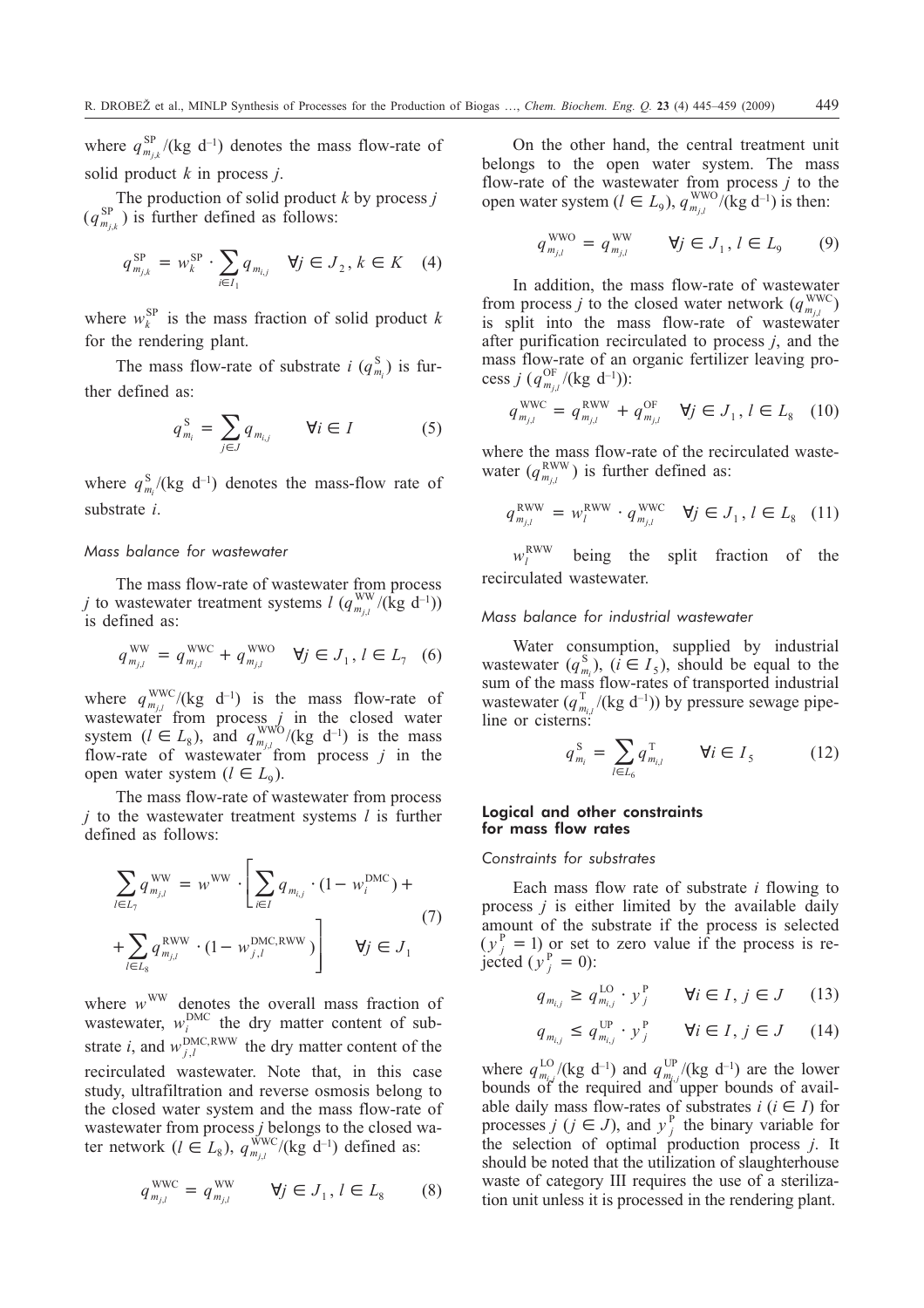The mass flow-rates of the inlet substrate *i* for process *j* from the pig farm  $(i \in I_2)$  and new poultry farm  $(i \in I_3)$ , are similarly limited by:

$$
q_{m_{i,j}} \le q_{m_{i,j}}^{\text{UP}} \cdot y_l^{\text{B}} \quad (\forall i \in I_2, j \in J_1, l \in L_2)
$$
  
and 
$$
(\forall i \in I_3, j \in J_1, l \in L_3)
$$
 (15)

where  $y_i^B$  is a binary variable for the selection of the corresponding background alternative *l*. Constraints for the mass flow-rates of water supply as freshwater  $(i \in I_4)$  and industrial wastewater  $(i \in I_5)$  for process *j* are given by:

$$
q_{m_{i,j}} \le q_{m_{i,j}}^{\text{UP}} \cdot y_l^{\text{B}} \quad (\forall i \in I_4, j \in J_1, l \in I_4)
$$
  
and 
$$
(\forall i \in I_5, j \in J_1, l \in I_5) \qquad (16)
$$

and the mass flow-rate of residue for process *j* by:

$$
q_{m_j}^{\mathrm{R}} \le q_{m_j}^{\mathrm{R,UP}} \cdot y_j^{\mathrm{P}} \qquad \forall j \in J \tag{17}
$$

where  $q_{m_j}^{\rm R,UP}/(\text{kg d}^{-1})$  is an upper bound of the residue for process *j*.

Finally, the production of solid product *k* is limited by the daily capacity of the rendering plant:

$$
\sum_{k \in K} q_{m_{j,k}}^{\text{SP}} \le \sum_{k \in K} q_{m_k}^{\text{SP,UP}} \cdot y_j^{\text{P}} \qquad \forall j \in J_2 \tag{18}
$$

where  $q_{m_k}^{\text{SP,UP}}/(\text{kg d}^{-1})$  denotes the daily capacity of the rendering plant for the production of solid product *k*.

#### *Logical constraints for biogas production*

Upper and lower bounding logical constraints for biogas production regarding process *j* are given by the following inequalities:

$$
q_{v_j}^{\text{BG}} \ge q_{v_j}^{\text{BG,LO}} \cdot y_j^{\text{P}} \qquad \forall j \in J_1 \tag{19}
$$

$$
q_{v_j}^{\text{BG}} \le q_{v_j}^{\text{BG,UP}} \cdot y_j^{\text{P}} \qquad \forall j \in J_1 \qquad (20)
$$

where  $q_{v_j}^{\text{BG,LO}}/(\text{kg d}^{-1})$  and  $q_{v_j}^{\text{BG,UP}}/(\text{kg d}^{-1})$  are the lower and upper bounds on the production of biogas by process *j*.

# *Logical constraints for wastewater*

The mass flow-rate of wastewater from process *j* to alternative treatment unit *l* is limited by:

$$
q_{m_{j,l}}^{\text{WW}} \le q_{m_{j,l}}^{\text{WW,UP}} \cdot y_j^{\text{P}} \quad \forall j \in J_1, l \in L_7 \quad (21)
$$

where  $q_{m_{j,l}}^{\text{WW,UP}}/(\text{kg d}^{-1})$  denotes an upper bound of wastewater from process *j* to alternative treatment unit *l*.

Similarly, the mass flow-rate of recirculated wastewater flowing back to process *j* is limited by:

$$
q_{m_{j,l}}^{\text{RWW}} \le q_{m_{j,l}}^{\text{RWW,UP}} \cdot y_l^{\text{B}} \quad \forall j \in J_1, l \in L_8 \quad (22)
$$

 $q_{m_{j,l}}^{\text{RWW,UP}}/(\text{kg d}^{-1})$  being an upper bound of wastewater recirculated to process  $\hat{i}$ , and the mass flow-rate of an organic fertilizer for the process *j* in the closed water treatment unit *l* by:

$$
q_{m_{j,l}}^{\text{OF}} \le q_{m_{j,l}}^{\text{OF}, \text{UP}} \cdot y_l^{\text{B}} \quad \forall j \in J_1, l \in L_8 \quad (23)
$$

where  $q_{m_{j,l}}^{\text{OF,UP}}/(\text{kg d}^{-1})$  is an upper bound for an organic fertilizer.

Finally, the mass flow-rates of transported industrial wastewater,  $(q_{m_{i,l}}^T)$  by pressure sewage pipeline or by cisterns are constrained by:

$$
q_{m_{i,l}}^{\mathrm{T}} \leq q_{m_{i,l}}^{\mathrm{T,UP}} \cdot y_l^{\mathrm{B}} \quad \forall i \in I_5, l \in L_6 \tag{24}
$$

where  $q_{m_{i,l}}^{\text{T,UP}}/(\text{kg d}^{-1})$  is an upper bound for the wastewater.

# *Constraint for dry matter content*

Fermentation requires liquid media with 8 % dry matter content. Since input substrates usually have higher dry matter content than the required 8 %, the substrates have to be diluted by the process water:

$$
\sum_{i \in I} q_{m_{i,j}} \cdot w_i^{\text{DMC}} + \sum_{l \in L_8} q_{m_{j,l}}^{\text{RWW}} \cdot w_{j,l}^{\text{DMC,RWW}} =
$$
\n
$$
= w^{\text{RDMC}} \cdot \left[ \sum_{i \in I} q_{m_{i,j}} + \sum_{l \in L_8} q_{m_{j,l}}^{\text{RWW}} \right] \quad \forall j \in J_1 \text{ (25)}
$$

where  $w^{\text{RDMC}}$  is required dry matter content (0.08).

# Logical constraints for the selection of process and background alternatives

*Constraints for process alternatives*

The biogas can be produced either by thermophilic ( $y_1^P = I$ ) or mesophilic processes, with ( $y_2^P = I$ ) or without a sterilization unit  $(y_3^P = 1)$ :

$$
y_1^P + y_2^P + y_3^P = 1 \tag{26}
$$

*Logical constraints for process background alternatives*

Several logical constraints are added to explicitly model the existence/non–existence of background alternatives in the optimal solution. The exclusive or logical constraint for selection between reconstructing the existing pig farm  $(y_1^B = 1)$  and adapting the existing pig farm to a poultry farm  $(y_2^B = 1)$  is simply defined as follows:

$$
y_1^B + y_2^B = 1 \tag{27}
$$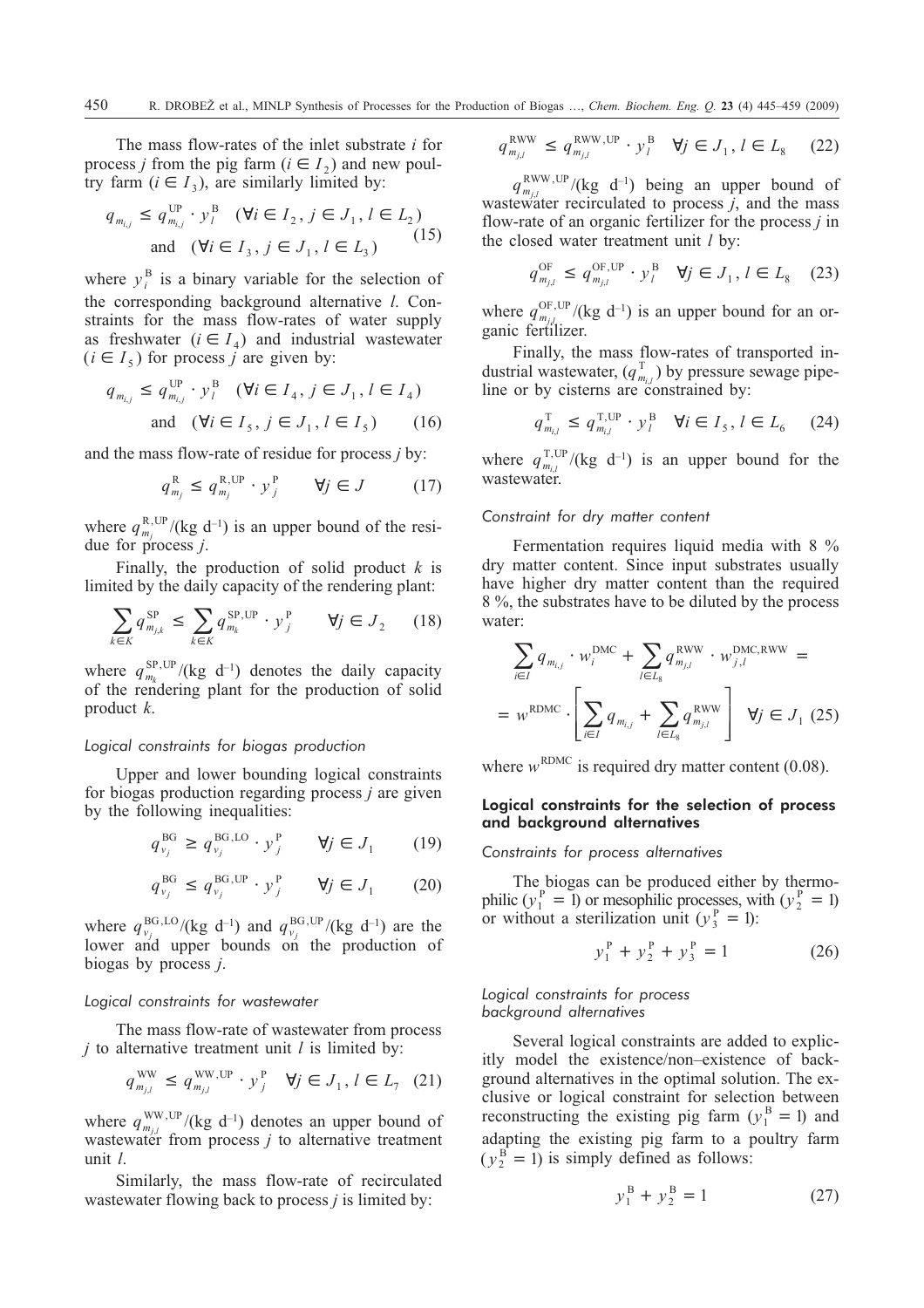If reconstruction of the pig farm into a new poultry farm is selected  $(y_2^B = 1)$ , then it is necessary to supply some process water to the process. The process water demand can be satisfied by freshwater from a local well ( $y_3^B = 1$ ) or by industrial wastewater from the background meat industry  $(y_4^B = 1)$ :

$$
y_3^B + y_4^B = y_2^B \tag{28}
$$

If industrial wastewater is selected ( $y_4^B = 1$ ), it can be transported either by the pressure sewage pipeline connection ( $y_5^B = 1$ ), or by cisterns ( $y_6^B = 1$ ):

$$
y_5^B + y_6^B = y_4^B \tag{29}
$$

Finally, the following logical constraint manages the selection between wastewater treatment alternatives:

$$
y_7^B + y_8^B = 1 \tag{30}
$$

where the first alternative ( $y_7^B = 1$ ) represents a closed water system with the re-use of wastewater regenerated by ultrafiltation and reverse osmosis. This alternative is characterized by the side-production of an organic fertilizer. The second option  $(y_8^B = 1)$  is an open water system with a central wastewater treatment unit.

# The objective function

The objective function maximizes the net present worth (NPW), in which investment cost is subtracted from discounted cash flows:

$$
\max W_{\text{NP}} = -I + \left[ \frac{(1 + r_{\text{d}})^{t_{\text{d}}} - 1}{r_{\text{d}} (1 + r_{\text{d}})^{t_{\text{d}}}} \right] \cdot F_{\text{c}} \quad (31)
$$

where *I*/(EUR), as defined by eq. (32) below, represents the investment needed for reconstruction, adaptation and building new processes,  $r_d$  a discount rate,  $t_d$ /(a) the depreciation period, and  $F_c$ /(EUR/a), as defined by eq. (33), denoting the cash-flow generated by the selected system.

### *Investment for the processes*

The investment *I* for the processes is calculated by the following substitutive equation:

$$
I = \sum_{j \in J_1} I_j^0 \cdot \left( \frac{q_{\nu_j}^{BG}}{q_{\nu_j}^{BG,0}} \right)^n + \sum_{j \in J_2} I_j^{R,0} \cdot y_j^P + \sum_{l \in L_1} I_l^B \cdot y_l^B \tag{32}
$$

where  $I_j^0$ /(EUR) is the base capital investment of anaerobic conversion  $(j \in J_1)$ ,  $q_{v_j}^{\text{BG},0}/(\text{m}^3 \text{ d}^{-1})$  the daily production of biogas for the base case biogas production in process *j*, *n* denotes the investment

exponent,  $I_j^{R,0}/(EUR)$  is the base capital investment for the rendering plant ( $j \in J_2$ ),  $I_l^B$ /(EUR) ( $l \in L_l$ ) represents the capital investment for background alternatives, e.g. reconstruction of the pig farm  $(y_1^B = 1)$  or adaptation of the existing pig farm for the production of poultry  $(y_2^B = 1)$ , the pressure sewage pipeline connection  $(y_{5}^B = 1)$ , and ultrafiltration and reverse osmosis  $(y_7^B = 1)$ .

#### Cash flow

The cash flow is defined by the following substitutive equation:

$$
F_c = (1 - r_t) \cdot (R - E) + r_t \cdot D \tag{33}
$$

where  $r_t$  represents the tax rate,  $R/(EUR/a)$  the revenues or incomes, *E*/(EUR/a) the expenditures for processes and *D*/(EUR/a) depreciation.

The term  $(R - E)$  represents the surplus of the incomes over the expenses. Incomes *R* represent the revenue from selling electricity, heat, solid products, and organic fertilizer:

$$
R = \left( \sum_{j \in J_1} (c^{\text{ES}} \cdot q_{\nu_j}^{\text{BG}} \cdot e^{\text{BG}}_{j} \cdot \eta^{\text{E}} + c^{\text{TS}} \cdot q_{\nu_j}^{\text{BG}} \cdot e^{\text{BG}}_{j} \cdot \eta^{\text{T}}) + \sum_{j \in J_2} \sum_{k \in K} c^{\text{SP}}_{k} \cdot q_{m_{j,k}}^{\text{SP}} + \sum_{j \in J_1} \sum_{l \in L_8} c^{\text{OF}}_{l} \cdot q_{m_{j,l}}^{\text{OF}} \right) \cdot f_d
$$
\n(34)

where  $c^{ES}$  and  $c^{TS}$  both in EUR/(kW h) are the selling prices of the produced electricity and heat, respectively,  $e_j^{\text{BG}}/((\hat{kW} h)_{n}^{\text{m}-3})$  is the heating value of biogas of processes *j*,  $\eta^E$  and  $\eta^T$  are the efficiencies of electricity and heat generation, respectively,  $c_k^{\text{SP}}$ /(EUR/kg) is a price of solid product *k* for the rendering plant,  $c_l^{\text{OF}}$ /(EUR/kg) is the price of organic fertilizer from the wastewater treatment unit *l*, and  $f_d$ /(d/a) is the number of annual operating days.

The expenses *E* for the processes are further composed of costs for purchasing electricity and substrates, and costs for the treating and transportation of industrial wastewater:

$$
E = \left( \sum_{j \in J_1} c^{E} \cdot p_j^{0} \cdot \frac{q_{v_j}^{BG}}{q_{v_j}^{BG,0}} + \sum_{j \in J_1} c^{TS} \cdot \phi_j^{0} \cdot \frac{q_{v_j}^{BG}}{q_{v_j}^{BG,0}} + \right. \\
\left. + \left( c_f^{R,0} \cdot \sum_{j \in J_2} y_j^{P} + c_v^{R,0} \cdot \frac{\sum_{i \in I_1} \sum_{j \in J_2} q_{m_{i,j}}}{\sum_{j \in J_2} q_{m_j}} \right) + c_i^S \cdot \sum_{i \in I_5} \sum_{j \in J_1} q_{m_{i,j}} + c_i^P \cdot \sum_{j \in J_1} \sum_{l \in L_9} q_{m_{j,l}}^{WW} + \right. \\
\left. + c_i^T \cdot \sum_{i \in I_5} \sum_{l \in L_6} q_{m_{i,l}}^T \right) \cdot f_d
$$
\n(35)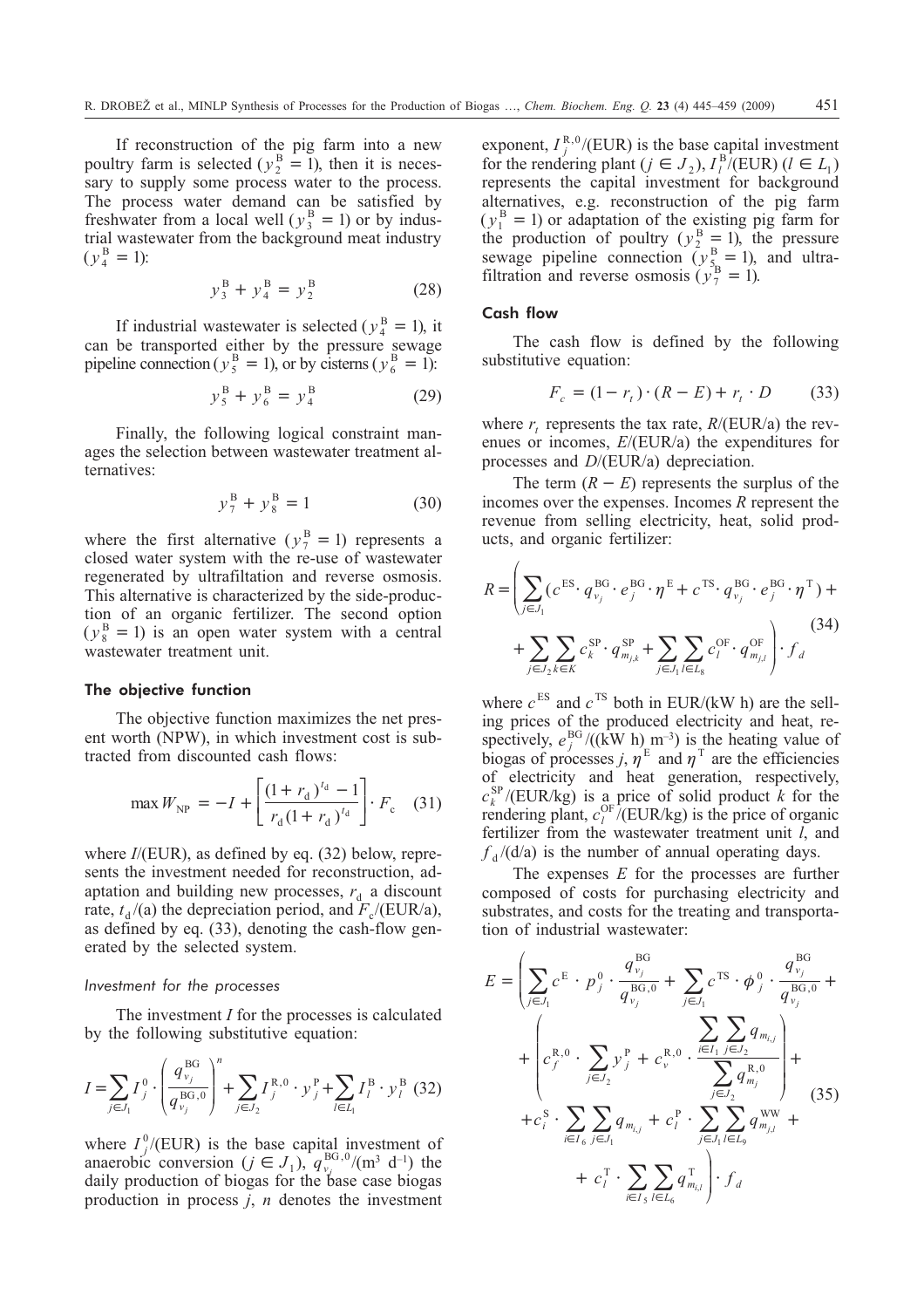where  $c^E / (EUR/(kW h))$  is the price of purchased electricity, which is, in general, different than the price of electricity produced from renewable resources,  $p_j^0/((kW \; h) \; d^{-1})$  is the base-case electricity consumption of process *j*, the second term represents the heat consumption of process *j*,  $\phi_j^0/((k\hat{W} h) \frac{d^{-1}}{d})$ is the base-case heat consumption of process *j*,  $c_f^{R,0}$ , and  $c_v^{\text{R},0}$  are the base case fixed and variable operating cost coefficients for the rendering plant,  $q_{m_j}^{\bar{R},0}$ /(kg d<sup>-1</sup>) is the base-case daily consumption of substrates in the rendering plant, while  $c_i^S$ ,  $c_l^P$ , and  $c_l^T$  in (EUR/kg) are the cost coefficients for substrates (maize, freshwater), wastewater purification, and industrial wastewater transportation, respectively.

Finally, the depreciation is defined as a straight-line depreciation over a depreciation period,  $t<sub>D</sub>/a$ :

$$
D = \frac{I}{t_D} \tag{36}
$$

Note that even if the aggregated MINLP model was developed for a specific industrial case study, it is data-independent in most of its parts and can, thus, be easily adapted and applied to similar example problems.

# **Solution of the industrial case study**

The last step of the superstructure approach is solving the MINLP problem, as applied to an existing large-scale meat company. Data for inlet waste material are given in Table 1, the model parameters

Table 1 – *Data for inlet waste material, other substrates and water supply*

| Waste material, other<br>substrates and water supply, i | $q_{m_{i,j}}^{\text{LO}}$ /kg d <sup>-1</sup><br>$j\in J_1$ | $q_{m_{i,j}}^{\text{UP}}/\text{kg d}^{-1}$<br>$j\in J_1$ | $q_{m_{i,j}}^{\rm{UP}}/\rm{kg}$ d <sup>-1</sup><br>$j\in J$ , | $q_{\mathit{m_i}}^{\rm SU,P}\, \cdot 10^3/\text{kg d}^{-1}$ | $w_i^{\text{DMC}}/0/0$ | $w_i^{\text{VSS}}/9/0$ | $S_i^{BG}/m^3$ kg <sup>-1</sup> |
|---------------------------------------------------------|-------------------------------------------------------------|----------------------------------------------------------|---------------------------------------------------------------|-------------------------------------------------------------|------------------------|------------------------|---------------------------------|
| 1 Liquid pig manure                                     | 0.00                                                        | 166.67                                                   | 0.00                                                          | 166.67                                                      | $\overline{2}$         | 4.54                   | 0.430                           |
| 2 Pig manure                                            | 0.00                                                        | 13.89                                                    | 0.00                                                          | 13.89                                                       | 5                      | 18.56                  | 0.400                           |
| 3 Cattle manure                                         | 0.00                                                        | 50.00                                                    | 0.00                                                          | 50.00                                                       | 8                      | 6.4                    | 0.320                           |
| 4 Slaughterhouse wastes                                 | 0.00                                                        | 35.62                                                    | 35.62                                                         | 35.62                                                       | 18                     | 16.2                   | 0.505                           |
| 5 Animal offal                                          | 0.00                                                        | 10.83                                                    | 10.83                                                         | 10.83                                                       | 18                     | 16.2                   | 0.505                           |
| 6 Bones                                                 | 0.00                                                        | 3.61                                                     | 3.61                                                          | 3.61                                                        | 18                     | 16.2                   | 0.505                           |
| 7 Slaughterhouse wastes                                 | 0.00                                                        | 3.44                                                     | 3.44                                                          | 3.44                                                        | 18                     | 16.2                   | 0.505                           |
| 8 Animal offal                                          | 0.00                                                        | 1.67                                                     | 1.67                                                          | 1.67                                                        | 18                     | 16.2                   | 0.505                           |
| 9 Bones                                                 | 0.00                                                        | 0.22                                                     | 0.22                                                          | 0.22                                                        | 18                     | 16.2                   | 0.505                           |
| 10 Blood spills                                         | 0.00                                                        | 6.83                                                     | 6.83                                                          | 6.83                                                        | 0.7                    | 5.81                   | 0.540                           |
| 11 Agromerkur                                           | $0.00\,$                                                    | 1.44                                                     | 1.44                                                          | 1.44                                                        | 18                     | 16.2                   | 0.505                           |
| 12 Poultry manure – new farm                            | 0.00                                                        | 9.31                                                     | 0.00                                                          | 9.31                                                        | 50                     | 35                     | 0.470                           |
| 13 Industrial wastewater from<br>poultry farm           | 0.00                                                        | 25.83                                                    | 0.00                                                          | 25.83                                                       | $\mathbf{1}$           | 0.7                    | 0.450                           |
| 14 Industrial wastewater                                | 0.00                                                        | 103.33                                                   | 0.00                                                          | 103.33                                                      | 0.2                    | 0.14                   | 0.450                           |
| 15 Industrial wastewater                                | 0.00                                                        | 212.22                                                   | 0.00                                                          | 212.22                                                      | 0.1                    | 0.7                    | 0.450                           |
| 16 Freshwater                                           | 0.00                                                        | 972.22                                                   | 0.00                                                          | 972.22                                                      | 0.00                   | 0.00                   | 0.000                           |
| 17 Poultry manure broilers                              | 0.00                                                        | 2.57                                                     | 0.00                                                          | 2.57                                                        | 50                     | 41                     | 0.470                           |
| 18 Poultry manure - layer                               | 0.00                                                        | 6.60                                                     | 0.00                                                          | 6.60                                                        | 60                     | 42                     | 0.450                           |
| 19 Poultry manure – breeding                            | 0.00                                                        | 2.19                                                     | 0.00                                                          | 2.19                                                        | 80                     | 56                     | 0.350                           |
| 20 Wheat straw                                          | 0.00                                                        | 11.36                                                    | 0.00                                                          | 11.36                                                       | 85                     | 76.5                   | 0.200                           |
| 21 Grape skins                                          | 0.00                                                        | 1.74                                                     | 0.00                                                          | 1.74                                                        | 40                     | 36                     | 0.540                           |
| 22 Hatchery waste                                       | 0.00                                                        | 1.11                                                     | 0.00                                                          | 1.11                                                        | 30                     | 27                     | 0.760                           |
| 23 Maize                                                | 22.22                                                       | 22.22                                                    | 0.00                                                          | 22.22                                                       | 33                     | 29.7                   | 0.630                           |
| 24 Flotate                                              | 0.00                                                        | 1.42                                                     | 0.00                                                          | 1.42                                                        | 10                     | 9.5                    | 0.540                           |
| 25 Flotate                                              | 0.00                                                        | 0.53                                                     | 0.00                                                          | 0.53                                                        | 10                     | 9.5                    | 0.540                           |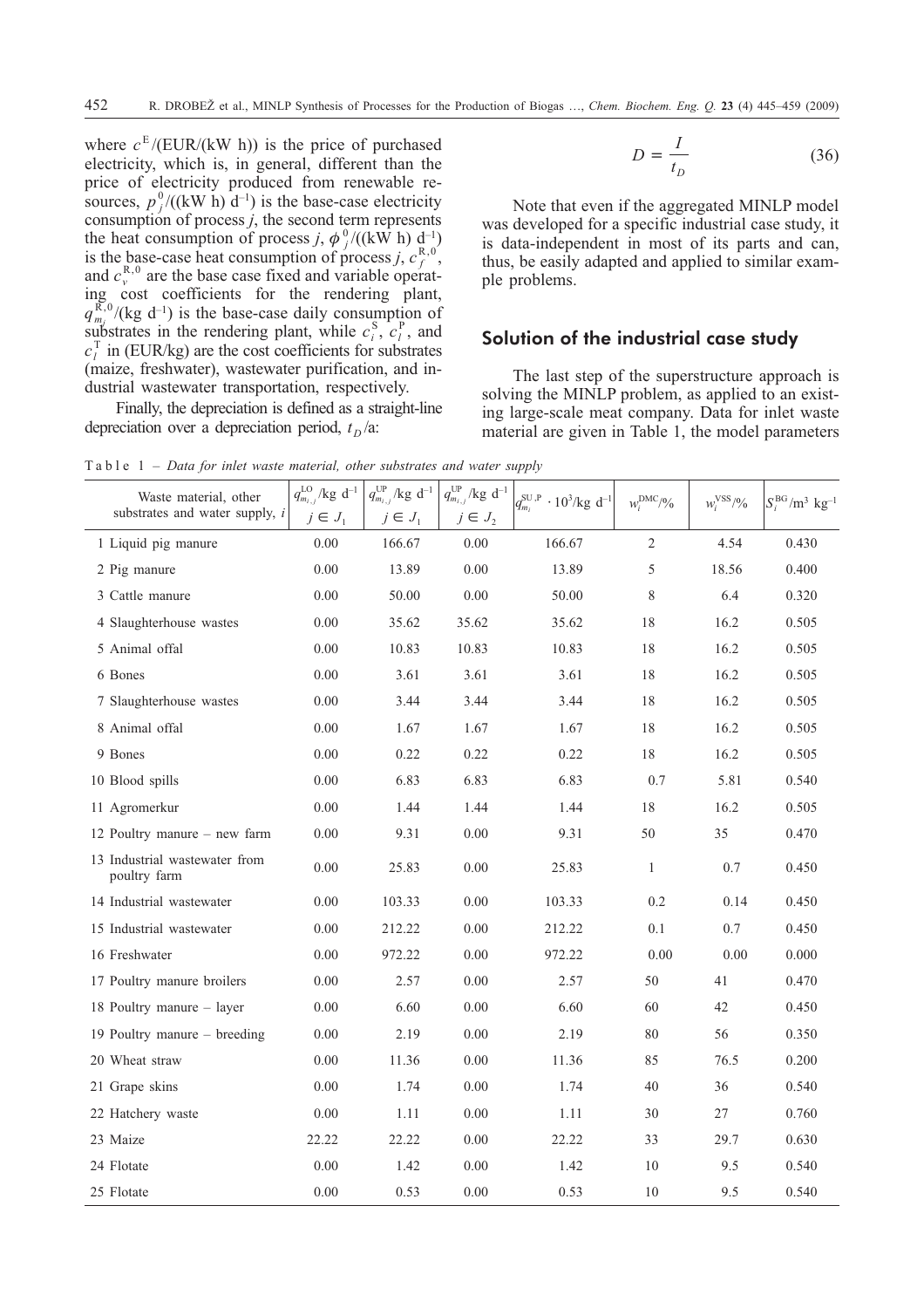and biogas production data in Table 2, and economical data in Table 3. Inlet waste material data and data for other substrates have been collected and calculated as average values from actual annual reports in an existing large-scale meat company. Some other details (i.e.  $w_i^{\text{DMC}}/(%), w_i^{\text{VSS}}/(%),$  $S_i^{BG}/(m^3 \text{ kg}^{-1})$ ) have been taken from the internal project documentation of the meat company. Data for the model parameters as well data for the economical evaluation are taken from actual industrial case studies. All investment data for reconstructing the rendering plant, local farm, construction of a pressure sewage pipeline, and ultrafiltration and reverse osmosis, are estimated values. Also, average local market prices were used for product prices (i.e. meat meal, electric energy, etc), and for costs of wastewater treatment, maize, heat and electric energy etc. It should be noted that the biogas processes and rendering plant in the base-case design were heat integrated and that their cost coefficients and base-case data thus indirectly reflects heat integration in the aggregated MINLP model.

To our experience, the Branch and Reduce Optimization Navigator (BARON)<sup>24</sup> is the fastest and most robust global solver for solving the noncovex biogas synthesis model available in the modelling

|  |  |  | Table $2$ – Data for the model parameters and biogas production |  |  |
|--|--|--|-----------------------------------------------------------------|--|--|
|  |  |  |                                                                 |  |  |

| Model parameters                                                            |                                 |         |
|-----------------------------------------------------------------------------|---------------------------------|---------|
| Base-case daily consumption of sub. for the rendering plant, kg $d^{-1}$    | $q_{m_i}^{\rm R,0} = 52573$     | $j = 4$ |
| Base-case fixed operating cost coeffi. for the rend. plant, EUR $d^{-1}$    | $c_f^{R,0} = 3694$              | $i = 4$ |
| Base-case variable operating cost coeffi. for the rend. plant, EUR $d^{-1}$ | $c_v^{R,0} = 459$               | $i = 4$ |
| Mass fraction of the wastewater                                             | $w^{\text{WW}} = 0.9$           |         |
| Split fraction of recirculated wastewater                                   | $w_l^{\text{RWW}} = 0.82$       | $l = 7$ |
| Dry matter content for the recirculated wastewater                          | $w_{j,l}^{\text{DMC,RWW}}=0$    | $l = 7$ |
|                                                                             | $w_k^{\rm SP} = 0.25$           | $k=1$   |
| Mass fraction of solid products                                             | $w_t^{\rm SP} = 0.0937$         | $k = 2$ |
|                                                                             | $w_k^{\rm SP} = 0.0293$         | $k = 3$ |
| Efficiency of electricity generation                                        | $\eta^{\rm E} = 0.38$           |         |
| Efficiency of heat generation                                               | $\eta^{\rm T} = 0.45$           |         |
| Biogas production                                                           |                                 |         |
| Biogas density, $kg \text{ m}^{-3}$                                         | $\rho^{\rm BG} = 1.112$         |         |
|                                                                             | $q_{m_i}^{\text{BG},0} = 31762$ | $j=1$   |
| Daily production of biogas for the base-case, $m^3$ d <sup>-1</sup>         | $q_{m_i}^{\text{BG},0} = 17500$ | $j = 2$ |
|                                                                             | $q_{m_i}^{\text{BG},0} = 17500$ | $j = 3$ |
|                                                                             | $f_i = 2.34$                    | $j=1$   |
| Conversion factor of biogas production                                      | $f_i = 1.3$                     | $j = 2$ |
|                                                                             | $f_j = 1.3$                     | $i = 3$ |
|                                                                             | $e_i^{BG} = 6.15$               | $i = 1$ |
| Heating value of biogas production, (kW h) $m^{-3}$                         | $e_i^{\text{BG}} = 5.80$        | $j = 2$ |
|                                                                             | $e_i^{\text{BG}} = 5.80$        | $j = 3$ |
|                                                                             | $p_i^0 = 12230$                 | $i=1$   |
| Base-case electricity consumed of process, (kW h) $d^{-1}$                  | $p_i^0 = 2500$                  | $i = 2$ |
|                                                                             | $p_i^0 = 2500$                  | $j = 3$ |
|                                                                             | $\phi_i^0 = 81184$              | $j=1$   |
| Base-case heat consumed of process, (kW h) $d^{-1}$                         | $\phi_i^0 = 16560$              | $i = 2$ |
|                                                                             | $\phi_i^0 = 16560$              | $j = 3$ |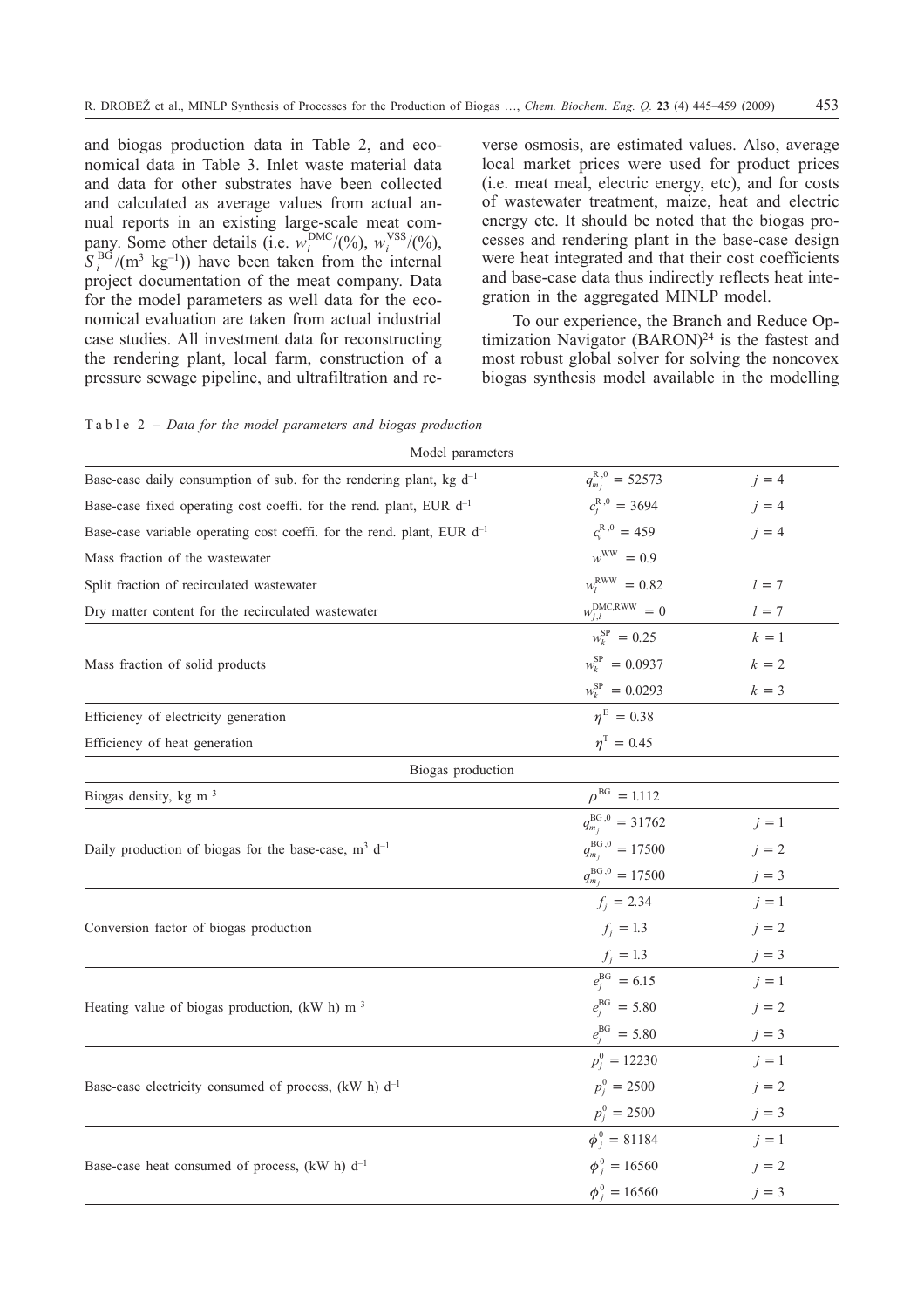| Economic data                                                                    |                                    |          |  |  |  |  |
|----------------------------------------------------------------------------------|------------------------------------|----------|--|--|--|--|
| Investment exponent                                                              | $n = 0.6$                          |          |  |  |  |  |
| Depreciation period, a                                                           | $t_{\rm D} = 10$                   |          |  |  |  |  |
| Discount rate                                                                    | $r_d = 0.1$                        |          |  |  |  |  |
| Tax rate                                                                         | $r_t = 0.25$                       |          |  |  |  |  |
| Number of annual operating days, kg $d^{-1}$                                     | $d = 360$                          |          |  |  |  |  |
|                                                                                  | $I_{I}^{\rm B} = 5 \cdot 10^{6}$   | $l = 1$  |  |  |  |  |
|                                                                                  | $I_{I}^{\rm B} = 2.5 \cdot 10^{6}$ | $l = 2$  |  |  |  |  |
| Investment for background alternatives, EUR                                      | $I_l^{\rm B} = 1 \cdot 10^6$       | $l = 5$  |  |  |  |  |
|                                                                                  | $I_I^{\rm B} = 1.8 \cdot 10^6$     | $l = 7$  |  |  |  |  |
|                                                                                  | $I_i^0 = 11.567 \cdot 10^6$        | $j=1$    |  |  |  |  |
| Investment of anaerobic conversion, EUR                                          | $I_i^0 = 11.985 \cdot 10^6$        | $j = 2$  |  |  |  |  |
|                                                                                  | $I_i^0 = 9.745 \cdot 10^6$         | $j = 3$  |  |  |  |  |
| Investment for the rendering plant, EUR                                          | $I_i^{\rm R,0} = 2 \cdot 10^6$     | $j = 4$  |  |  |  |  |
| Selling price of produced electricity, EUR $(kW h)^{-1}$                         | $c^{ES} = 0.155$                   |          |  |  |  |  |
| Prices of surplus heat, EUR $(kW h)^{-1}$                                        | $c^{TS} = 0.05$                    |          |  |  |  |  |
|                                                                                  | $c_k^{\rm SP} = 0.270$             | $k=1$    |  |  |  |  |
| Selling price of solid product, EUR kg <sup>-1</sup>                             | $c_k^{\rm SP} = 0.355$             | $k = 2$  |  |  |  |  |
|                                                                                  | $c_k^{\rm SP} = 0.084$             | $k = 3$  |  |  |  |  |
| Price of organic fertilizer, EUR kg <sup>-1</sup>                                | $c_i^{\rm OF} = 0.022$             | $l = 7$  |  |  |  |  |
|                                                                                  | $c_i^S = 0.026$                    | $i = 23$ |  |  |  |  |
| Cost coefficient of substrate, EUR kg <sup>-1</sup>                              | $c_i^S = 0.0005$                   | $i = 16$ |  |  |  |  |
| Price of the purchased electricity, EUR $(kW h)^{-1}$                            | $c^E = 0.0833$                     |          |  |  |  |  |
| Cost coefficient of purification in wastewater treat. unit, EUR kg <sup>-1</sup> | $c_l^{\rm P} = 0.0025$             | $l = 8$  |  |  |  |  |
|                                                                                  | $c_l^{\rm T} = 0.004$              | $l = 4$  |  |  |  |  |
| Cost coefficient of industrial wastewater transportation, EUR $kg^{-1}$          | $c_l^{\rm T} = 0.0$                | $l = 5$  |  |  |  |  |

Table 3 – *Economical data*

system GAMS (General Algebraic Modeling System).25 In theory, BARON will always find the global optimum if it is given sufficient time and if it is provided by finite lower and upper bounds on all nonlinear variables and expressions. The solver BARON combines constraint propagation, interval analysis, and duality with enhanced branch and bound algorithms in its search for globally optimal solutions under general assumptions.<sup>26,27,28,29</sup> Since the model is formulated in an aggregated, compact form, its size is reasonably small with only about 200 constrains, 170 continuous variables, and 12 binary variables. Combined with the efficient solver BARON, present-day personal computers, Intel (R) Celeron (R) M using a 1.50 GHz processor with 504 MB of RAM in our case, are capable of solving these sized problems in less than 1 s of CPU time.

The optimal solution is shown in Fig. 3. The economic analysis of the optimal, and some other solutions, for the case study of the meat company is shown in Table 4. From Fig. 3 it is evident, that the optimal solution is the thermophilic process for the utilization of the inlet substrates, which includes potential substrates from the new poultry farm and all slaughterhouse waste of category III. Also, the optimal scheme comprises a freshwater source from a local well, and an additional closed water system with technologies for the re-use of wastewater during the biogas production process. A by-product from wastewater treatment is an organic fertilizer, which can be sold. Note that the rendering plant was not selected. The net present worth (NPW) is 7.73 MEUR and the payback period 4.19 years. The disadvantage of the solution, as viewed regard-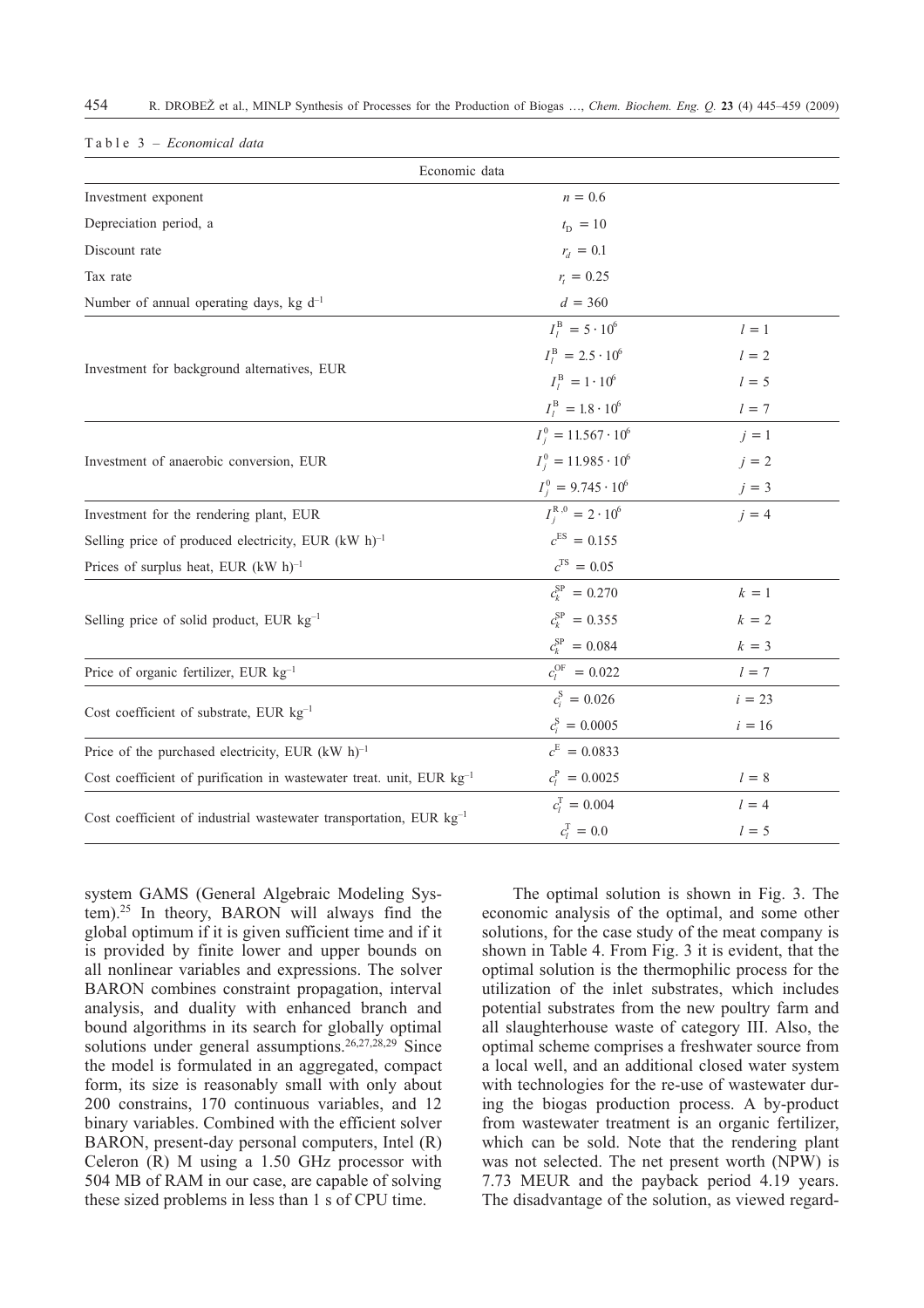

Fig. 3 – *Optimal solution for the industrial case study of biogas production in a thermophilic process without a rendering plant*

|                                        | Selected process       |                        |                         |                         |                        |  |  |  |
|----------------------------------------|------------------------|------------------------|-------------------------|-------------------------|------------------------|--|--|--|
| Some                                   | - Thermophilic process | - Thermophilic process | Thermophilic process    | - Thermophilic process  | - Thermophilic process |  |  |  |
| process<br>and                         | - New poultry farm     | - Pig farm             | - New poultry farm      | - New poultry farm      | - New poultry farm     |  |  |  |
| economic                               | - Freshwater           | - Closed system        | - Industrial wastewater | - Industrial wastewater | - Freshwater           |  |  |  |
| quantities                             | - Closed system        |                        | Sewage pipeline         | - Cisterns              | - Open system          |  |  |  |
|                                        |                        |                        | - Closed system         | - Closed system         |                        |  |  |  |
| $W_{\text{NP}}$ /MEUR                  | 7.73                   | 5.45                   | 6.94                    | 7.70                    | 4.50                   |  |  |  |
| $q_{\nu}^{\text{BG}}/m^3 d^{-1}$       | 35 587.2               | 35 457.4               | 35 687.5                | 35 687.5                | 35 587.2               |  |  |  |
| $q_m^{\rm SP}/t \, d^{-1}$             | 0.00                   | 0.00                   | 0.00                    | 0.00                    | 0.00                   |  |  |  |
| $q_{\nu}^{\rm FW}/m^3\,d^{-1}$         | 13.56                  | 0.00                   | 0.00                    | 0.00                    | 356.38                 |  |  |  |
| $q_{\nu}^{\rm OF}/m^3$ d <sup>-1</sup> | 75.25                  | 72.69                  | 75.28                   | 75.28                   | 0.00                   |  |  |  |
| <b>I/MEUR</b>                          | 16.68                  | 19.16                  | 17.70                   | 16.70                   | 14.88                  |  |  |  |
| $R/MEUR$ a <sup>-1</sup>               | 7.01                   | 6.70                   | 7.03                    | 7.04                    | 6.41                   |  |  |  |
| $E/\mathrm{MEUR}$ a <sup>-1</sup>      | 2.26                   | 2.25                   | 2.26                    | 2.28                    | 2.70                   |  |  |  |
| $F_{C}$ /MEUR a <sup>-1</sup>          | 3.98                   | 4.01                   | 4.01                    | 3.97                    | 3.16                   |  |  |  |
| $r_{\rm{IRR}}$ /%                      | 20.01                  | 16.31                  | 18.51                   | 19.90                   | 16.71                  |  |  |  |
| $t_{\rm PB}/\rm a$                     | 4.19                   | 4.78                   | 4.41                    | 4.21                    | 4.71                   |  |  |  |

Table 4 – *Results for the industrial case study for biogas production without the rendering plant*

 $q_v^{\text{FW}}$ /m<sup>3</sup> d<sup>-1</sup> = volume flow rate of freshwater,

 $q_v^{\text{OF}}/m^3$  d<sup>-1</sup> = volume flow rate of an organic fertilizer,

 $r_{\text{IRR}}$ /% = internal rate of return and

 $t_{PB}/a$  = payback period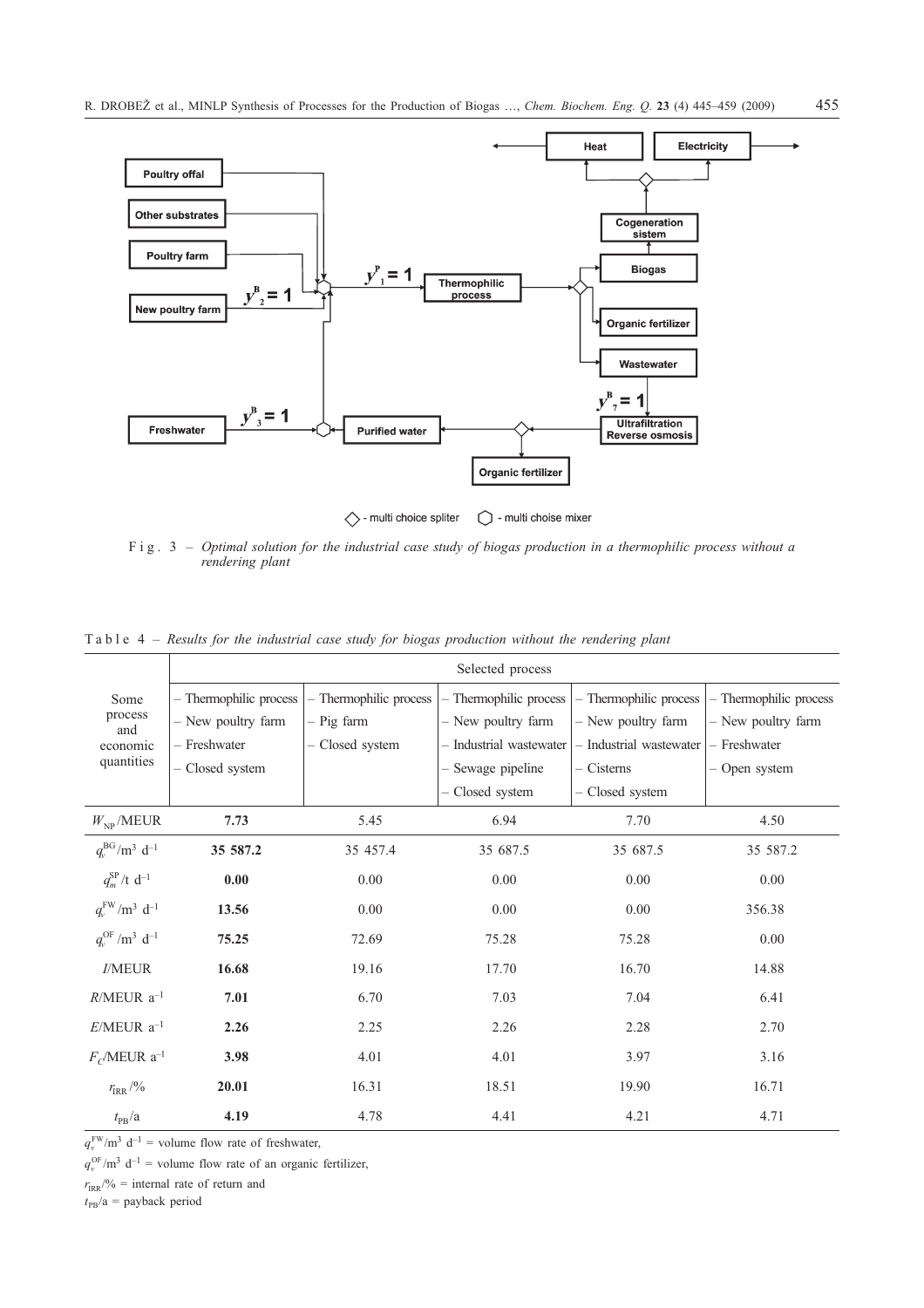

◇ multi-choice spliter () multi-choise mixer

Fig. 4 – *Optimal solution for the industrial case study of biogas production in a combined thermophilic process, and a rendering plant*

ing sustainable development, is that the company would use freshwater from a local well, rather than wastewater from other meat processes. As expected, biogas production by anaerobic fermentation under thermophilic conditions has the highest yield of biogas production compared to the mesophilic process, irrespective of the quality and quantity of the inlet's organic and animal wastes. The optimal solution for anaerobic fermentation in combination with the rendering plant, is shown in Fig. 4. Based on economical analysis, if the rendering plant is selected, the optimal solution will never include the mesophilic process with a sterilization unit because of the additional investment for the sterilization unit. The best solution comprises the thermophilic unit, new substrates from the poultry farm with additional freshwater source, and a closed water network. The NPW is 4.91 MEUR and the payback period 4.72 years, see Table 5. From Tables 4 and 5, it is evident that biogas production increases when slaughterhouse wastes of category III are included during anaerobic fermentation, and that the NPW is significantly higher compared to the options using the rendering plant.

In the case, where the pig farm's reconstruction is selected, the results in Table 4 indicate that the NPW, the internal rate of return and the payback period decrease, since the investment increases. In accordance with long-term trends in the market, the options for a new poultry farm are more favourable than those for reconstructing the existing pig farm. The NPW and the internal rate of return are thus higher, and the payback period shorter.

From the economic point of view, the alternative structures that include the use of freshwater in combination of the re-use of wastewater in a closed water system, are the most favourable options. The transportation of industrial wastewater by the pipeline or by cisterns is unattractive. On the other hand, the pumping and transportation cost of the freshwater source are low and no additional investment is needed to supply water from the local well.

# **Conclusion**

An aggregated mathematical MINLP model was simultaneously developed for the selection of optimal biogas production alternatives from animal and other bio-waste together with the optimization of different process background alternatives. This model was applied to a large-scale industrial case study, in order to optimize the utilization of different organic and animal substrates in combination with various options for water supply, wastewater treatment in a closed or open water system, and the transportation of industrial wastewater. The results of economical analysis indicate that biogas production under thermophilic conditions without a rendering plant is the most attractive solution. In the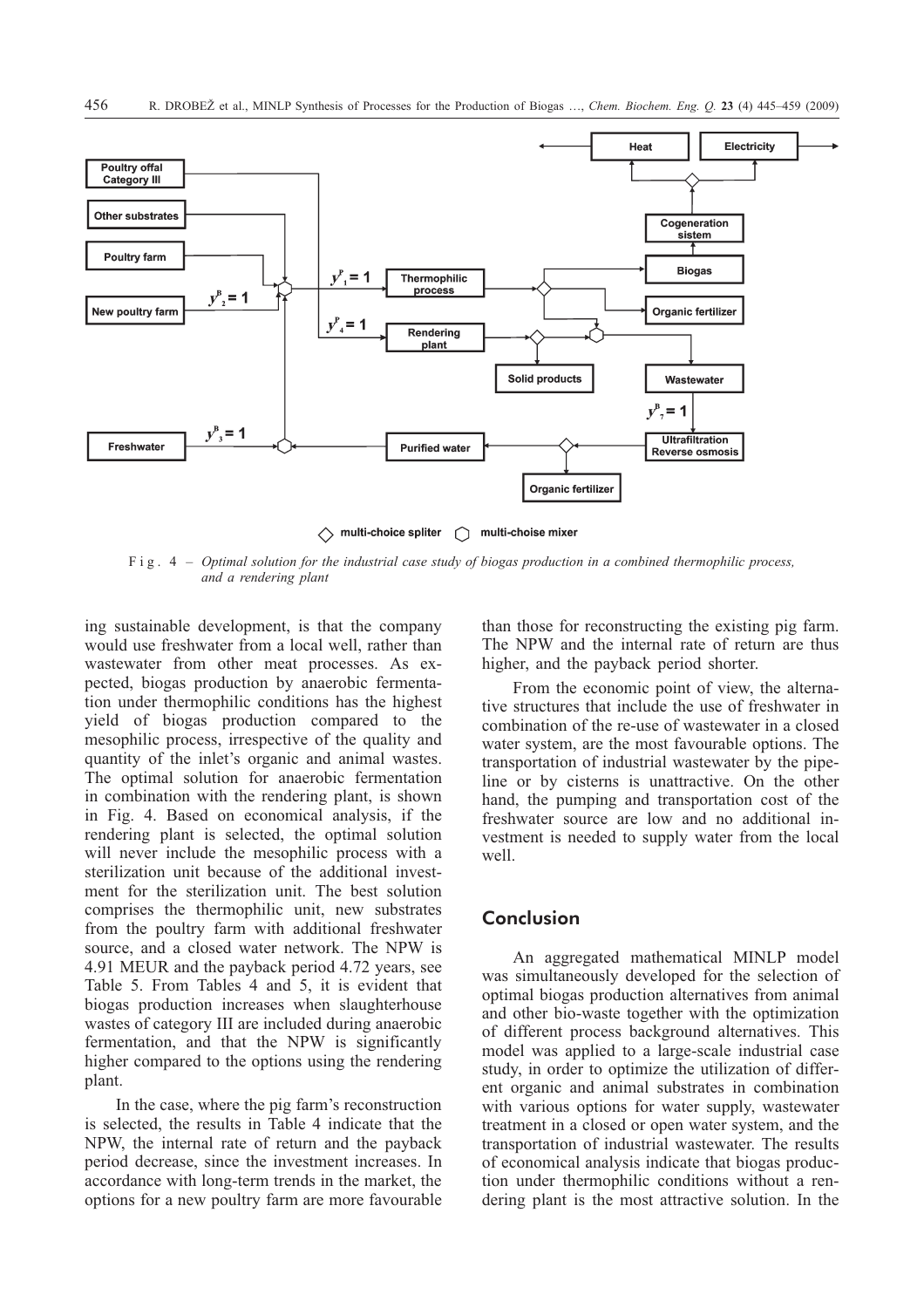|                                               | Selected process       |                        |                      |                      |                                                 |  |  |  |
|-----------------------------------------------|------------------------|------------------------|----------------------|----------------------|-------------------------------------------------|--|--|--|
| Some<br>process                               | - Thermophilic process | - Thermophilic process | - Mesophilic process | - Mesophilic process | - Mesophilic process<br>with sterilization unit |  |  |  |
| and                                           | - Rendering plant      | - Rendering plant      | - Rendering plant    | - Rendering plant    | - New poultry farm                              |  |  |  |
| economic<br>quantities                        | - New poultry farm     | - Pig farm             | - New poultry farm   | - Pig farm           |                                                 |  |  |  |
|                                               | - Freshwater           | - Closed system        | - Freshwater         | Closed system        | - Freshwater                                    |  |  |  |
|                                               | - Closed system        |                        | Closed system        |                      | - Closed system                                 |  |  |  |
| $W_{NP}$ /MEUR                                | 4.91                   | 3.30                   | 0.10                 | $-1.77$              | 2.78                                            |  |  |  |
| $q_{v}^{\text{BG}}/\text{m}^3 \text{ d}^{-1}$ | 24 204.6               | 25 557.3               | 13 446.9             | 14 198.5             | 19 770.7                                        |  |  |  |
| $q_m^{\rm SP}/t \, d^{-1}$                    | 23.75                  | 23.75                  | 23.75                | 23.75                | 0.00                                            |  |  |  |
| $q_{\nu}^{\text{FW}}/m^3 d^{-1}$              | 35.99                  | 0.00                   | 35.99                | 0.00                 | 13.56                                           |  |  |  |
| $q_v^{\rm OF}/m^3$ d <sup>-1</sup>            | 56.10                  | 55.96                  | 56.10                | 55.96                | 75.25                                           |  |  |  |
| I/MEUR                                        | 16.13                  | 18.95                  | 14.62                | 19.37                | 14.79                                           |  |  |  |
| $R/MEUR$ a <sup>-1</sup>                      | 7.17                   | 7.42                   | 4.87                 | 5.22                 | 3.96                                            |  |  |  |
| $E/\text{MEUR}$ a <sup>-1</sup>               | 3.14                   | 3.209                  | 0.006                | 2.04                 | 0.63                                            |  |  |  |
| $F_C$ /MEUR a <sup>-1</sup>                   | 3.42                   | 3.62                   | 2.66                 | 2.86                 | 2.86                                            |  |  |  |
| $r_{\rm{IRR}}$ /%                             | 16.66                  | 13.91                  | 10.08                |                      | 14.22                                           |  |  |  |
| $t_{\rm PB}/a$                                | 4.72                   | 5.23                   | 6.12                 |                      | 5.17                                            |  |  |  |

Table 5 – *Results for the industrial case study for the biogas production process in combination with the rendering plant*

 $q_v^{\text{FW}}$ /m<sup>3</sup> d<sup>-1</sup> = volume flow rate of freshwater,

 $q_v^{\text{OF}}/m^3$  d<sup>-1</sup> = volume flow rate of an organic fertilizer,

 $r_{\text{IRR}}$ /% = internal rate of return and

 $t_{\text{PB}}/a$  = payback period

case study, the net present worth by adapting the existing pig farm for the production of additional poultry is a 2.3 MEUR better option than for reconstructing the pig farm. At the moment, the use of freshwater in the process is economically more attractive since the cost of freshwater is relatively low compared to the additional investment for transporting industrial wastewater, either by a pressure sewage pipeline connection, or cisterns. However, due to rising freshwater prices and stricter environmental regulations, the use of industrial wastewater could become more advantageous. It should be noted that closed water circulation by ultrafiltration and reverse osmosis, significantly reduces the consumption of freshwater and, in addition, produces a noteworthy amount of valuable organic fertilizer. Some additional savings could also be obtained if simultaneous heat integration were preformed between process and process background alternatives. Therefore, the development of a more detailed model with simultaneous heat integration is under way. From the case study, it is evident that including process background alternatives in the optimization of a biogas process may significantly increase the benefits.

#### *ACKNOWLEDGMENT*

*The authors are grateful to the Slovenian Research Agency for its financial support (Program P2-0032, Project L2-0358, and PhD research fellowship contract No. 1000-06-310080).*

#### Nomenclature

## Sets

- $I set of inlet substrates$
- $I_1$  subset of slaughterhouse waste of III category,  $I_1 \in I$
- $I_2$  subset of inlet substrates from the pig farm,  $I_2 \in I$
- $I_3$  subset of potential inlet substrates from the new poultry farm,  $I_3 \in I$
- $I_4$  subset of freshwater,  $I_4 \in I$
- $I_5$  subset of industrial wastewater,  $I_5 \in I$
- $I_6$  subset of substrates which can be purchased on the market,  $I_6 \in I$
- $K$  set of solid products of the rendering plant
- $J set of production processes$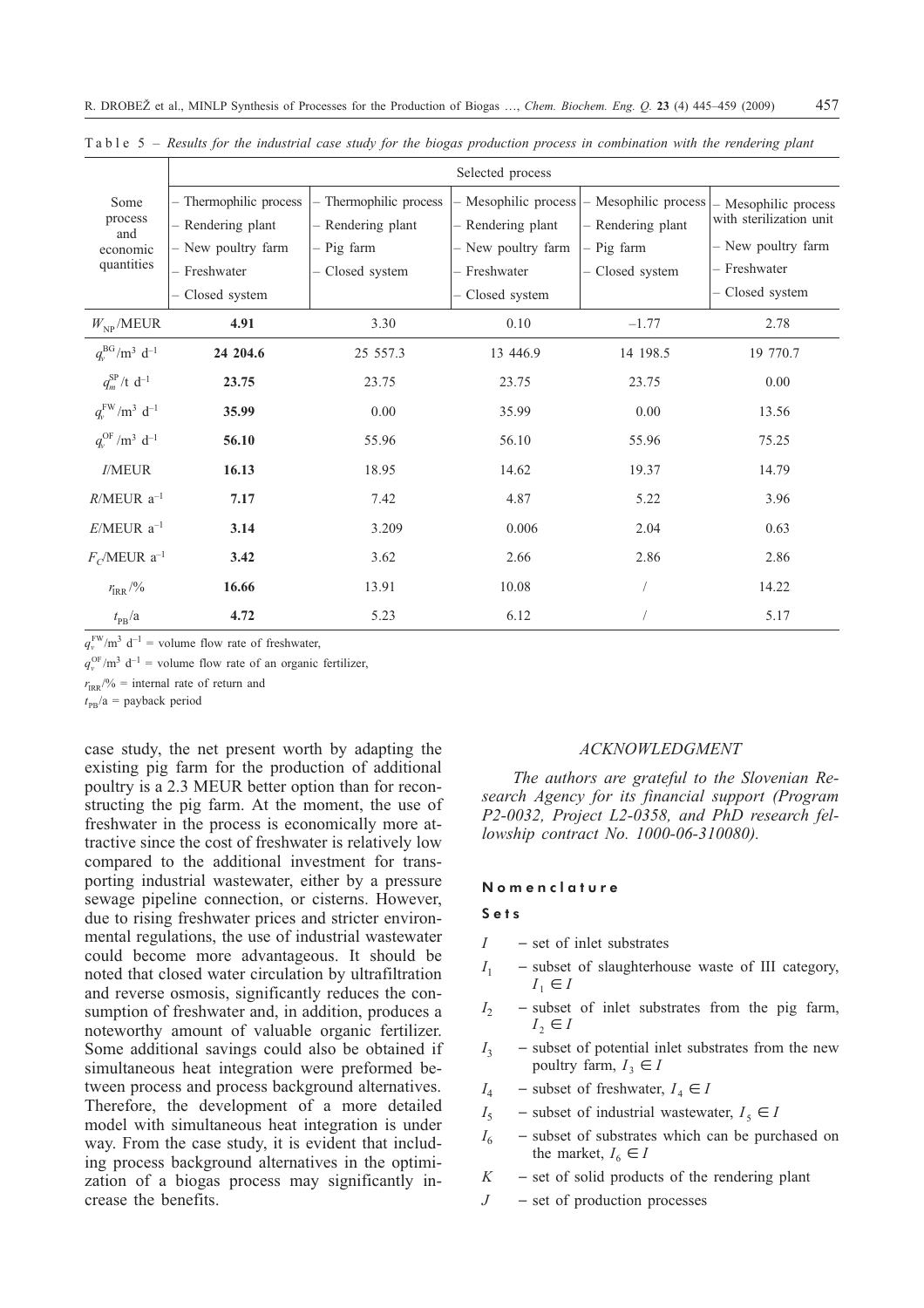- $J_1$  subset of anaerobic conversion processes,  $J_1 \in J$
- 
- *J*<sub>2</sub> subset of rendering plant, *J*<sub>2</sub>  $\in$  *J*<br>*J*<sub>3</sub> subset of processes which can - subset of processes which can utilized the slaughterhouse waste of III category,  $J_3 \in J$
- *L* set of process background alternatives
- $L_1$  subset of processes, which need additional investment,  $L_1 \in L$
- $L_2$  subset of an existing pig farm,  $L_2 \in L$
- $L_3$  subset of a new poultry farm,  $L_3 \in L$
- $L_4$  subset for the water supply as freshwater,  $L_4 \in L$
- $L<sub>5</sub>$  subset for the water supply as industrial wastewater,  $L_5 \in L$
- $L<sub>6</sub>$  subset for industrial wastewater transportation alternatives,  $L_6 \in L$
- $L_7$  subset for wastewater treatment alternatives,  $L_7 \in L$
- $L_8$  subset for a closed water system,  $L_8 \in L$
- $L_9$  subset for an open water system,  $L_9 \in L$

### Scalars and parameters

- 
- $c^E$  price of the purchased electricity, EUR/(kW h)<br> $c^{ES}$  selling prices of the produced electricity - selling prices of the produced electricity, EUR/(kW h)
- $c_j^{\text{OF}}$ - price of an organic fertilizer from the wastewater treatment unit *l*, EUR/kg
- $c_l^{\rm P}$  $-$  cost coefficient of wastewater purification *l*, EUR/kg
- $c_f^{R,0}$ - base-case fixed operating cost coefficient for the rendering plant, EUR/d
- $c_v^{\rm R,0}$ - base-case variable operating cost coefficient for the rendering plant, EUR/d
- $c_i^{\rm S}$  $-$  cost-coefficient for substrate *i*, EUR/kg
- $c_k^{\text{SP}}$  $-$  price of solid product *k* for the rendering plant *j*, EUR/kg
- $c_l^{\text{T}}$ - cost-coefficient for industrial wastewater transportation *l*, EUR/kg
- $c^{TS}$  price of surplus heat, EUR/(kW h)
- $e_i^{\text{BG}}$  $h$  heating value of biogas of processes *j*, (kW h) m<sup>-3</sup>
- $f_d$  number of annual operating days,  $d/a$
- $f_i$  factor of biogas production for process *j*
- $I_i^0$ <sup>0</sup> base capital investment of anaerobic process *j*, EUR
- $I_l^{\rm B}$ - capital investment for background alternatives, e.g. the reconstruction of the pig farm ( $y_1^B = 1$ ) or adaptation of the existing pig farm for the production of poultry ( $y_2^B = 1$ ), the pressure sewage pipeline connection  $(y_5^B = 1)$  and ultrafiltration and reverse osmosis  $(y_7^B = 1)$ , EUR
- $I^{R,0}_i$  $-$  base capital investment of rendering plant *j*, EUR
- $n$  investment exponent
- $p_i^0$ <sup>0</sup> base-case electricity consumption of process *j*,  $(kW h) d^{-1}$
- $q_{m_{j,l}}^{\text{OF, UP}}$  upper bound for an organic fertilizer leaving process *j*, kg  $d^{-1}$
- $q_{m_j}^{\rm R,0}$ - base-case daily consumption of substrates in the rendering plant *j*, kg  $d^{-1}$
- $q_{m,j}^{\text{R,UP}}$  upper bound of the residue for process *j*, kg d<sup>-1</sup>
- $q_{m_j}$ <sup>r</sup>  $R^{WW,UP}$  – upper bound of wastewater recirculated to process *j*, kg  $d^{-1}$
- $q_{m_i}^S$  mass flow-rate of available substrates *i*, kg d<sup>-1</sup>
- $q_{m_k}$ <sup>-</sup>  $\frac{S_P^{\beta} V_{\text{UP}}}{T}$  daily capacity of the rendering plant for the production of solid product  $k$ , kg d<sup>-1</sup>
- $q_{m_{\tilde{t}_i l_i}}^{\text{T,UP}}$  upper bound for the wastewater, kg d<sup>-1</sup>
- $q_{\mathit{m}_{\mathit{j},l}}$  $W_{m,j}^{WW,UP}$  – upper bound of wastewater from process *j* to alternative wastewater treatment unit *l*, kg  $d^{-1}$
- $q_{v_j}^{\text{BG},0}$  daily production of biogas for the base-case in process *j*, kg  $d^{-1}$
- $q_{v_i}^{\text{BG,LO}}$  lower bound on the production of biogas by process *j*, kg  $d^{-1}$
- $q_{v_i}^{\text{BG,UP}}$  upper bound on the production of biogas by process *j*, kg  $d^{-1}$
- $r_{\rm d}$  discount rate
- $r_{\text{IRR}}$  internal rate of return
- $r_t$  tax rate
- $S^{\mathrm{B} G}$  $-$  specific biogas production from substrate *i* per unit VSS under standard conditions, N  $m^3$  kg<sup>-1</sup>
- $t<sub>D</sub>$  depreciation period, a
- $t_{\text{PB}}$  payback period, a
- $w_i^{\text{DMC}}$  dry matter content of substrate *i*, –
- $w_{j,l}^{\text{DMC,RWW}}$  dry matter content of the recirculated wastewater to process *j,* –
- $w^{\text{RDMC}}$  required of dry matter content, –
- $w_l^{\text{RWW}}$  split fraction of the recirculated wastewater, –
- $\stackrel{\cdot}{\mathcal{W}}^{SP}_{\scriptscriptstyle{L}}$  $-$  mass fraction of solid product *k* for the rendering plant*,* –
- $w_i^{\text{VSS}}$  mass fraction of volatile suspended solid (VSS) in substrate *i,* –
- $w^{WW}$  overall mass fraction of wastewater, –<br> $\eta^{E}$  efficiency of electricity generation
- $\eta^E$  efficiency of electricity generation<br>  $\eta^T$  efficiency of heat generation
- efficiency of heat generation
- $\rho^{BG}$  density of the biogas, kg m<sup>-3</sup>
- $\phi^0$  $-$  base-case heat consumption of process  $j$ , (kW h)  $d^{-1}$

### **Variables**

 $q_{m_{i,j}}$  – mass flow-rate of substrate *i* in process *j*, kg d<sup>-1</sup>

- $q_{\mathit{m}_{i,j}}$ - lower bound of the required of mass flow-rates of substrates for processes *j*, kg  $d^{-1}$
- $q_{m_{i,j}}^{\rm OF}$  $-$  mass flow-rate of an organic fertilizer leaving process  $j$ , kg  $d^{-1}$
- $q_{m_j}^R$  $-$  mass flow-rate of the residue leaving process  $j$ , kg  $d^{-1}$
- $q_{m_{j,l}}^{\text{RWW}}$  mass flow-rate of recirculated wastewater from the purification system *l* to process *j*, kg  $d^{-1}$
- $q_{m_i}^{\rm S}$  $-$  mass flow-rate of substrate *i*, kg a<sup>-1</sup>
- $q_{\mathit{m}_{j,k}}^{\mathit{o}}$  $-$  mass flow-rate of solid product *k* in process *j*,  $kg d^{-1}$